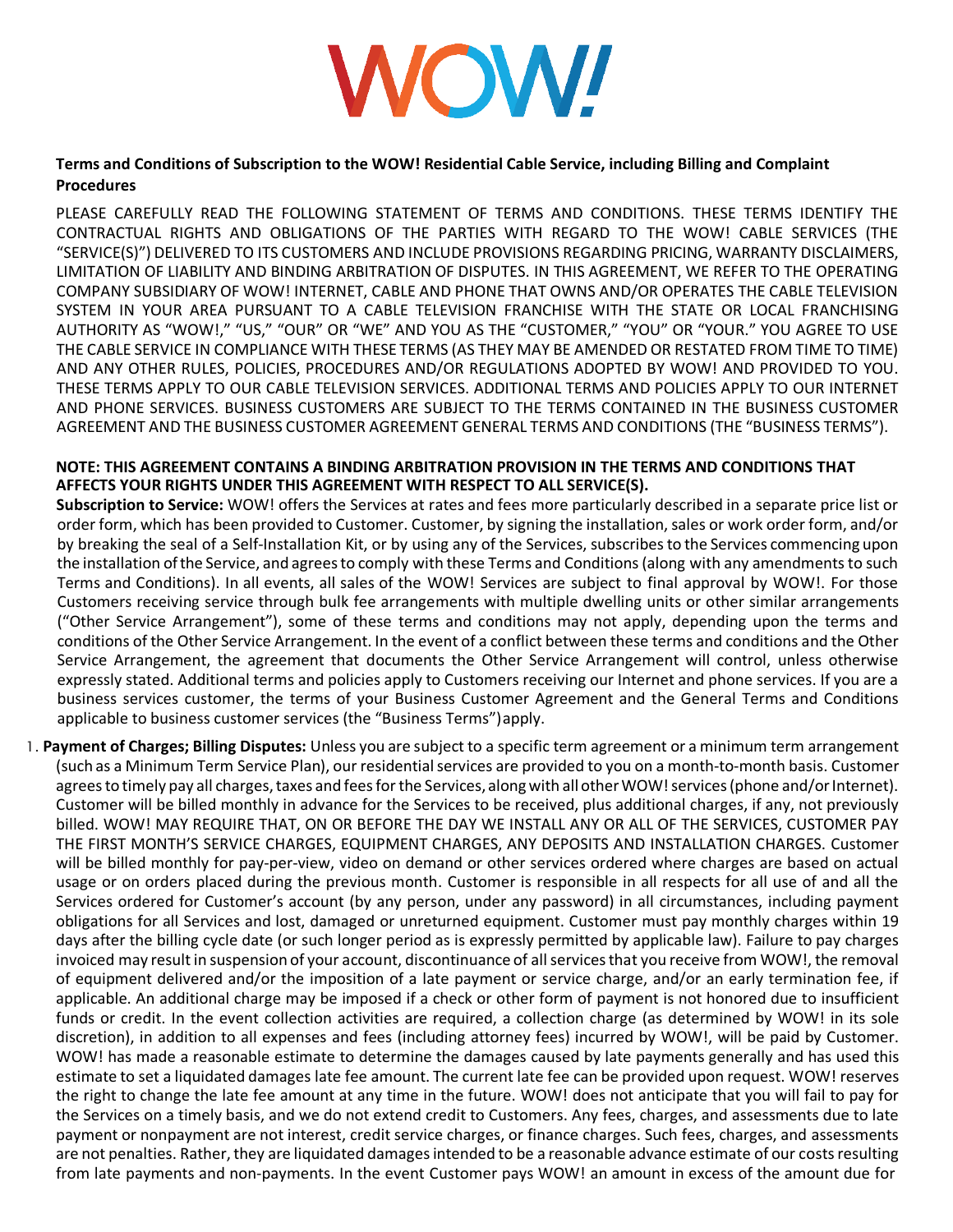the current billing period cycle, Customer agrees that WOW! will apply the overpayment to the Customer's next monthly billing statement. WOW! reserves the right in its sole discretion to determine how to apply partial payments or payments received from Customers that subscribe to multiple or bundled services. If a billing dispute occurs, Customer has thirty (30) days from the date of receipt of the bill to register a written dispute with WOW!. Customer should send billing disputes to: Illinois, Indiana, Michigan, and Ohio: WOW! Internet & Cable, Attn: Billing Disputes, P.O. Box 63000, Colorado Springs, CO 80962- 3000. Alabama, Florida, Georgia, South Carolina, and Tennessee: WOW! Internet, Cable & Phone, Attn: Billing Disputes, 1241 O.G. Skinner Drive, West Point, Georgia 31833. Failure to object to a billing statement in writing within the thirty (30) day period constitutes Customer's conclusive acceptance of the accuracy of the billing statement. In all events, Customer is required to pay the undisputed amount of the billing statement. Customers who choose the recurring payment option agree that they are responsible for ensuring that accurate deductions are in place with their financial institution. In no event will WOW! be liable for reimbursement of inaccurate recurring payments unless notified in writing by Customer within sixty (60) days of the deduction. If you make payment by check, you authorize WOW! to collect your check electronically. You agree that you may not amend or modify this Agreement with any restrictive endorsements (such as "paid in full"), releases, or other statements on or accompanying checks or other payments accepted by WOW! and that any such notations shall have no legal effect.

**Notice of Electronic Check Conversion:** When you pay your bill by check, you authorize us to either use the information from your check to make a one-time electronic funds transfer (EFT) from your account or to process the payment as a check transaction. When we use information from your check to make an EFT, funds may be withdrawn from your account as soon as the same day we receive your payment, and you will not receive your check back from the bank. If your payment is returned unpaid, you agree to pay a fee of up to \$30. Returned checks may be represented electronically.

Paperless Billing; Paper Statement Fee: We reserve the right to impose a fee of \$2.00 per month for each paper statement that we send to you. The fee is subject to change with notice to you. You can avoid this fee by agreeing to WOW!'s paperless billing. By agreeing to paperless billing, you acknowledge and agree that you will no longerreceive paper billing statements in the mail and you will instead receive an email notification from us informing you when your monthly statement is ready to view on wowway.net. You will then have the ability to log on to your WOW! account to view and pay your bill. You can switch back to receiving paper statements. Please contact us to learn more:1-866-496-9669.

- 2. **Changes of Service:** Customers may change the Services, or order additional services offered by WOW! by calling toll-free: 1-866-496-9669. Customers requesting changes of services or additional services are subject to a pro-rated statement reflecting the difference in cost for monthly services on Customer's next billing statement. Changes requested by you for the Services you receive may result in upgrade, downgrade or change of service charges. In addition, Customers who have agreed to a minimum term arrangement (such as a Minimum Term Plan) are subject to early termination fees. Customers have the right to rescind their order for new services without charge prior to installation. Billing will begin at the time the service is activated on the Customer's account. WOW! reserves the right to change prices, services, service packaging and programming at any time.
- 3. **WOW! Equipment:** For some services and in some market areas, WOW! may allow (or require) self-installation and activation of WOW! Equipment to be used in connection with WOW! services. If Customer agrees to self-install WOW! Equipment, Customer further agrees that: (A) Customer will adhere to the self-installation requirements specified by WOW!, which will be provided to Customer, at WOW!'s discretion: (i) as written instructions included as part of the selfinstallation kit provided to Customer; and/or (ii) within an email or other communication by WOW! to Customer. In this connection, Customer agrees that WOW! may require that Customer provide to WOW! a valid email address (to receive communications from WOW!, including the self-installation instructions) and/or provide a telephone number so that a WOW! technician may assist in the installation process; and/or (iii) on WOW!'s website; and (B) Customer will be responsible for any damages (to WOW! equipment, customer equipment or otherwise) that may result from Customer's failure to adhere to the self-installation instructions; and (C) installation fees may apply. All equipment, including but not limited to cables, wires, amplifiers, cable boxes, modems and remotes delivered to and/or installed in the Customer's home by WOW! ("WOW! Equipment") remains the property of WOW!; except for wiring installed inside the Premises ("Inside Home Wiring"), or equipment purchased by you from us, unless otherwise specifically agreed to in a separate written agreement (such as a commercial or multiple dwelling unit agreement). Upon termination of Service for whatever reason or in the event you no longer use the WOW! Equipment in connection with your WOW! Service (due to a change in service, equipment change or otherwise) , Customer's right to possess and use the WOW! Equipment terminates. Customer must return all WOW! Equipment in the same condition as when received, reasonable wear and tear excepted, by any method reasonably requested by us, within ten (10) days after the earlier of: (i) disconnection of Service; or (ii) the date that you no longer use the WOW! Equipment in connection with your WOW! Service, even if Service is not disconnected. Upon our request, you will permit us, and our employees, agents, contractors, and representatives, to access your premises during regular business hours to remove the WOW! Equipment and other material provided by WOW!. This removal will be conducted at an agreed to time, and may result in an additional fee. In all events, you will ensure the return of all WOW! Equipment to WOW!. Failure to return the WOW! Equipment to us undamaged within the ten (10) day period described above will result in a charge to your account for the repair cost or replacement value (as determined by WOW! in its sole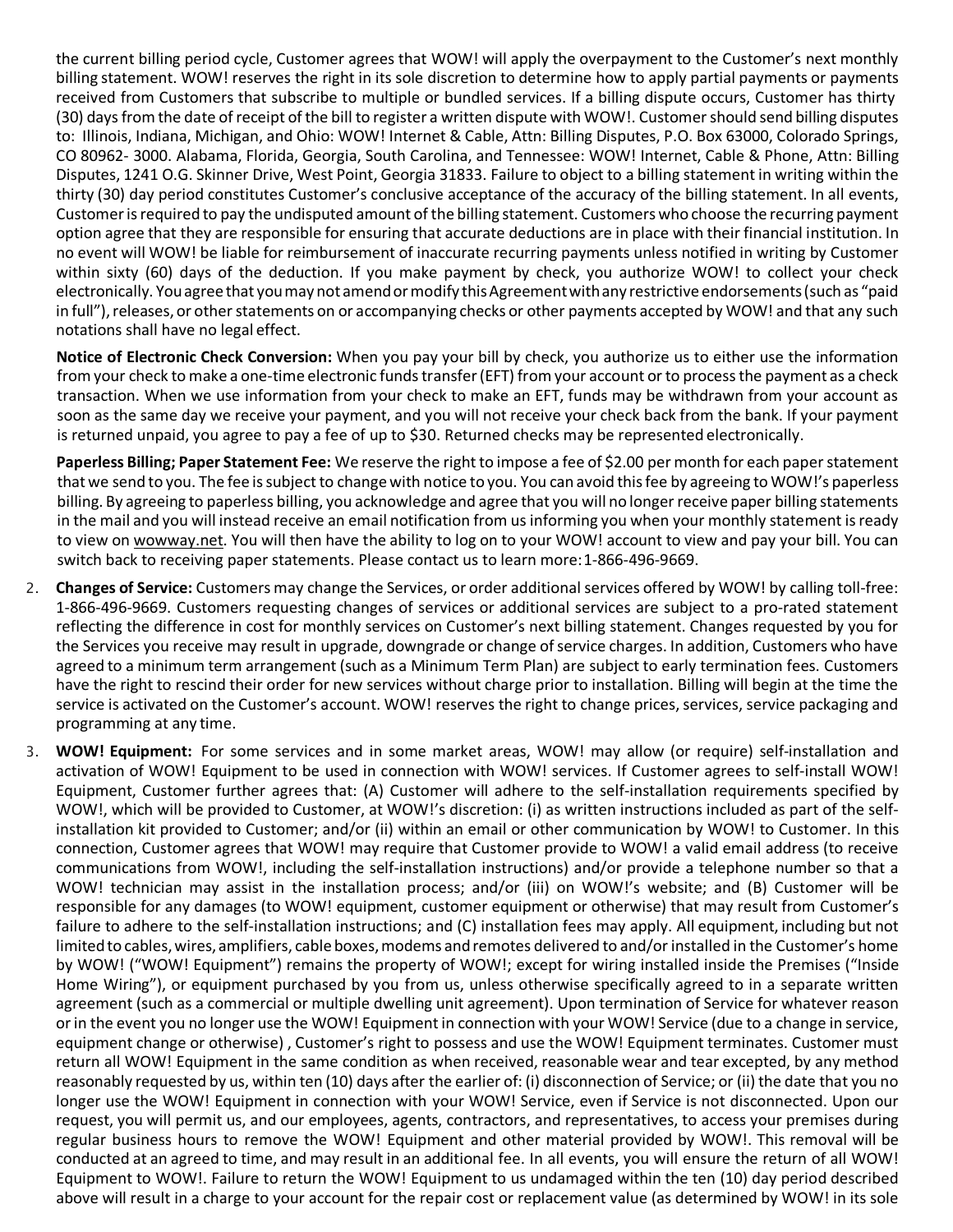discretion) of the WOW! Equipment. Customer agrees that WOW! may charge such amount to Customer's credit card or bank account, if applicable. In all events, Customer agrees to immediately pay such charges for any such damaged or unreturned equipment including situations where the WOW! Equipment is lost (through theft or otherwise), damaged or destroyed. Customer agrees that WOW! is not liable for any NSF, overdraft or other charges that may be imposed upon Customer as a result of charges by WOW! against Customer's credit card, security deposit or bank account.

4. **Care of WOW! Equipment:** Customer will safeguard the WOW! Equipment from loss or damage of any kind, and agrees that, except for any self-installation procedures approved by WOW!, neither Customer nor any other person (except WOW!'s authorized personnel) will open, tamper with, service, make any alterationsto, orremove any WOW! Equipment from its point of initial installation, except that Customer may remove the equipment from the premises to return it to WOW!. Any alteration, tampering, removal or use of equipment which permits the receipt of Services without authorization or the receipt of Services to an unauthorized number of outlets, or to unauthorized locations constitutes theft of Service and is prohibited.

- 5. **Repair of WOW! Equipment:** WOW! will respond to all requests for cable television system repair. WOW! will repair and/or replace defective WOW! Equipment in Customer's home. WOW! is not responsible for the maintenance or repair of Customer equipment such as television sets, VCR's, or other video equipment, stereos or other audio equipment, telephones, A/B switches, Inside Home Wiring or any other Customer equipment or property. A service charge may be imposed if WOW! determines that damage to WOW! Equipment or the system is caused by Customer or a third party, or if no fault is discovered in WOW!'s system or Equipment. WOW! makes no warranties with respect to the WOW! Equipment.
- 6. **Access to Customer Premises and Use of Existing Customer Equipment:** Customer grants WOW! the right to install, operate and maintain its equipment in, under and upon the Customer's premises. Customer represents and warrants that he or she owns the premises on which WOW! Equipment is or will be installed, or has obtained permission for such installation from the owner of the premises. Customer further agrees: (i) to provide WOW!'s representative with access at reasonable times to the premises to install, inspect, replace, remove, operate and maintain the equipment supplied by WOW! and, upon the termination of Service, to remove any WOW!Equipmentfromthe premises(itbeing understoodthat WOW!'s failure to remove its property shall not be deemed an abandonment thereof). This authorization includes allowing WOW! or its representatives to be on Customer's premises outside of Customer's home, even if Customer is not present; (ii) that the installation may require drilling, cutting and other alterations to improvements on the premises (including walls, flooring and/or other surfaces) and that WOW! assumes no obligation to restore or repair any such alterations or damages adjacent to such alterations (except to the extent such damages are attributable to the sole negligence of WOW!); and (iii) to allow WOW!, in its discretion, to use for the provision of WOW!'s Services any existing cable wiring, conduit and/or other devices located within or installed upon the premises. You agree to allow us and our agents the rights to insert CableCARDs and other hardware in the Customer Equipment, send software and/or "downloads" to the Customer Equipment and install, configure, maintain, inspect and upgrade the Customer Equipment. You warrant you are either the owner of the Customer Equipment or that you have the authority to give us access to the Customer Equipment. If you are not the owner of the Customer Equipment, you are responsible for obtaining any necessary approval from the owner to allow us and our agents access to the Customer Equipment to perform the activities described in this paragraph. In addition, you agree to supply us or our agents, if we ask, the owner's name, address and phone number and/or evidence that the owner provided such authorization. Customer warrants that Customer possesses the authority to grant the rights specified herein and agrees to indemnify and hold WOW! harmless from any and all claims or damages, including payment of any attorney fees and other legal costs, arising out of the breach of thisSection.

**Missed Appointment Charge:** It is your responsibility to be at your home and provide WOW! with access to your premises when you schedule a service appointment with WOW!. WOW! reserves the right to charge Customer a Missed Appointment charge for missed appointments if you fail to cancel the appointment at least one (1) hour in advance of the scheduled appointment. The Missed Appointment charge is currently a one-time charge of \$50, but such fee is subject to change from time to time upon notice to Customer. This charge applies to all customers and is not covered by the WOW! Service Protection Plan.

7. **Customer Equipment:** We have no responsibility for the operation, support, maintenance, condition or repair of any third party equipment, Inside Wiring or Customer Equipment including, but not limited to, Customer Equipment to which we or a third party has sent software or downloads. You agree that by using the Service(s), we, or our authorized agents and equipment manufacturers, are authorized to send code updates to the Customer Equipment, including, but not limited to, modems and digital interactive televisions with CableCARDs, at any time we determine it is necessary to do so. Such code updates may change, add or remove features or functionality of the Customer Equipment or the Service(s). WOW! assumes no responsibility for the condition or repair of any Customer or other third party equipment. WOW! is not responsible or liable for any loss or impairment of reception of WOW!'s service due, in whole, or in part, to a malfunction or defect in Customer or other third party equipment. Customer agrees to adequately repair and maintain all of the Customer equipment (including Inside Home Wiring) so that it does not interfere with the operations of the WOW! cable system. Customer further agrees that it will not attach anything to the Inside Home Wiring or other Customer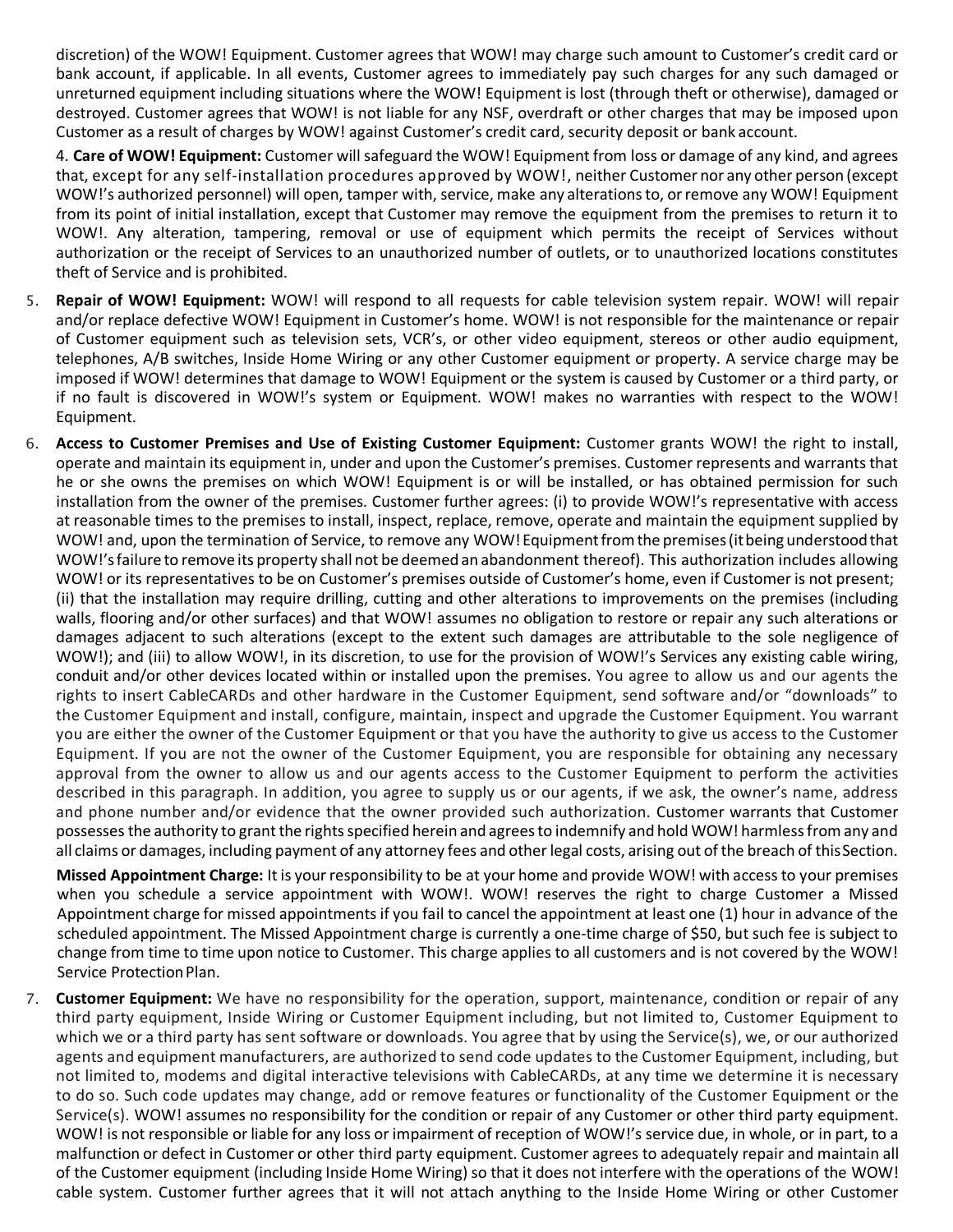equipment or WOW! Equipment that degrades WOW!'s signal quality or strength, or otherwise impairs the functionality orintegrity of WOW!'s cable system. WOW! may charge to Customerstandard service charges: (i) to perform modification or recovery of the service or to repair WOW!'s Equipment, system or network facilities if WOW! determines that such modification, recovery or repair, was caused by Customer (or a third party), or if WOW! finds no fault in its system or Equipment; (ii) to perform modification or recovery of the Service or to repair WOW!'s Equipment, system or network facilities if WOW! determines that such modification, recovery or repair, was necessitated in whole or in part due to defective, improper, incompatible or inadequately maintained Customer or other third party equipment; or (iii) to perform services related to any Customer or third party equipment. CUSTOMER EQUIPMENT MAY BE DAMAGED OR SUFFER SERVICE OUTAGES AS A RESULT OF THE INSTALLATION, SELF-INSTALLATION, USE, INSPECTION, MAINTENANCE, UPDATING, REPAIR, AND REMOVAL OF WOW! EQUIPMENT, CUSTOMER EQUIPMENT AND/ OR THE SERVICES. EXCEPT FOR GROSS NEGLIGENCE OR WILLFUL MISCONDUCT, NEITHER WOW! NOR ANY OF ITS AFFILIATES, SUPPLIERS, EMPLOYEES, AGENTS, OR CONTRACTORS SHALL HAVE ANY LIABILITY WHATSOEVER FOR ANY DAMAGE, LOSS, OR DESTRUCTION TO THE CUSTOMER EQUIPMENT. IN THE EVENT OF GROSS NEGLIGENCE OR WILLFUL MISCONDUCT BY WOW!, OR ITS SUPPLIERS, EMPLOYEES, AGENTS, OR CONTRACTORS, WE SHALL PAY AT OUR SOLE DISCRETION FOR THE REPAIR OR REPLACEMENT OF THE DAMAGED CUSTOMER EQUIPMENT UP TO A MAXIMUM OF \$250. THIS SHALL BE YOUR SOLE AND EXCLUSIVE REMEDY RELATING TO SUCH ACTIVITY. YOU UNDERSTAND THAT YOUR COMPUTER OR OTHER DEVICES MAY NEED TO BE OPENED, UPDATED, ACCESSED OR USED EITHER BY YOU OR BY US OR OUR AGENTS, IN CONNECTION WITH THE INSTALLATION, UPDATING OR REPAIR OF VIDEO SERVICES. THE OPENING, ACCESSING OR USE OF YOUR COMPUTER, OTHER DEVICES USED IN CONNECTION WITH VIDEO SERVICES MAY VOID WARRANTIES PROVIDED BY THE COMPUTER OR OTHER DEVICE MANUFACTURER OR OTHER PARTIES RELATING TO THE COMPUTER'S OR DEVICE'S HARDWARE OR SOFTWARE. NEITHER WOW! NOR ANY OF ITS AFFILIATES, SUPPLIERS, OR AGENTS, SHALL HAVE ANY LIABILITY WHATSOEVER AS THE RESULT OF THE VOIDING OF ANY SUCH WARRANTIES.

- 8. **Service Protection Plan:** WOW! may offer a wire or service maintenance plan (Service Protection Plan), which must be subscribed to separately by Customer for an additional charge. The complete terms and conditions of any offered Service Protection Plan will be available at [www.wowway.com,](http://www.wowway.com/) or by calling us at: 1-866-496-9669. Except for repairs and maintenance covered by an applicable Service Protection Plan, Customer is solely responsible for maintaining all inside wire and Customer equipment within the home.
- 9. **Equipment Requirements:** Additional equipment is required to receive certain types and levels of Service. WOW! Cable is transmitted in digital format. Therefore, WOW! Customers subscribing to a package of Services that includes WOW! Cable must have WOW! Digital equipment or an authorized CableCARD on all TVs connected to cable (including digital QAM tuner televisions). WOW! tv+ requires a WOW! tv+ box (or approved Customer Owned Device) on all TVs on which you wish to receive WOW! tv+ service. In certain markets, our blind or visually impaired customers can contact us to request a navigation device with on-screen text menus and guides for the display orselection of video programming that are audibly accessible in real time. **Contact usfor complete and current details, as equipment requirements can vary by service level, service type and service location and are subject to change.** Please visit our website for complete details and information regarding specific equipment requirements and bundledoffers.
- 10. **Additional WOW! tv+ Terms**. In some market areas, WOW! offers Internet protocol based video services ("WOW! tv+"). WOW! tv+ differs from our traditional cable television services primarily in the way the services are delivered, but there are other differences and requirements described in these terms. Unless otherwise noted, the terms, conditions and polices described in these terms apply to WOW! tv+, but if there is a conflict, the terms in this section control. WOW! tv+ is only available to WOW! Internet customers located in certain market areas at this time. You can check availability in your market area at wowway.com. (i) In order to subscribe to our WOW! tv+ services, you must also subscribe to a minimum level of WOW! Internet service (currently Internet 100) and cable television service; (ii) The programming, services and service features offered by WOW! as part of WOW! tv+ may differ from those available to other video customers. Information regarding WOW! tv+ programming, channel line-ups and services is available at wowway.com; (iii) WOW! tv+ requires that you lease at least one WOW! tv+ set top box (the "WOW! tv+ box") from us for an additional charge. A WOW! tv+ box (or an approved Customer Owned Device) is required on all TVs. An HDMI cable is required in order to connect your WOW! tv+ box to a television, and the television must have HDMI functionality and an available HDMI port; (iv) In order to use WOW! tv+, you must agree to the Google Terms and Conditions upon installation and setup of your WOW! tv+ box; (v) Certain Android TV applications are available for download onto your WOW! tv+ box. These are third party applications (not affiliated with WOW!), and may require additional subscription and/or payments to access, and may be subject to their own terms, conditions and policies. You understand and agree that WOW! is not responsible for your download or use of third-party applications, including their subscription or payment requirements, and their content, terms and policies. You assume all risks associated with such third party applications and understand that some applications can be harmful and deemed "unsafe" or be host to malware, spyware or other harmful components; (vi) WOW! tv+ passes through emergency interrupt service (EAS) announcements transmitted by local television broadcasters. These local EAS messages will not appear on all WOW! channels, but only on the applicable broadcast channel. WOW! also transmits national emergency interrupt service announcements as required by 47 C.F.R.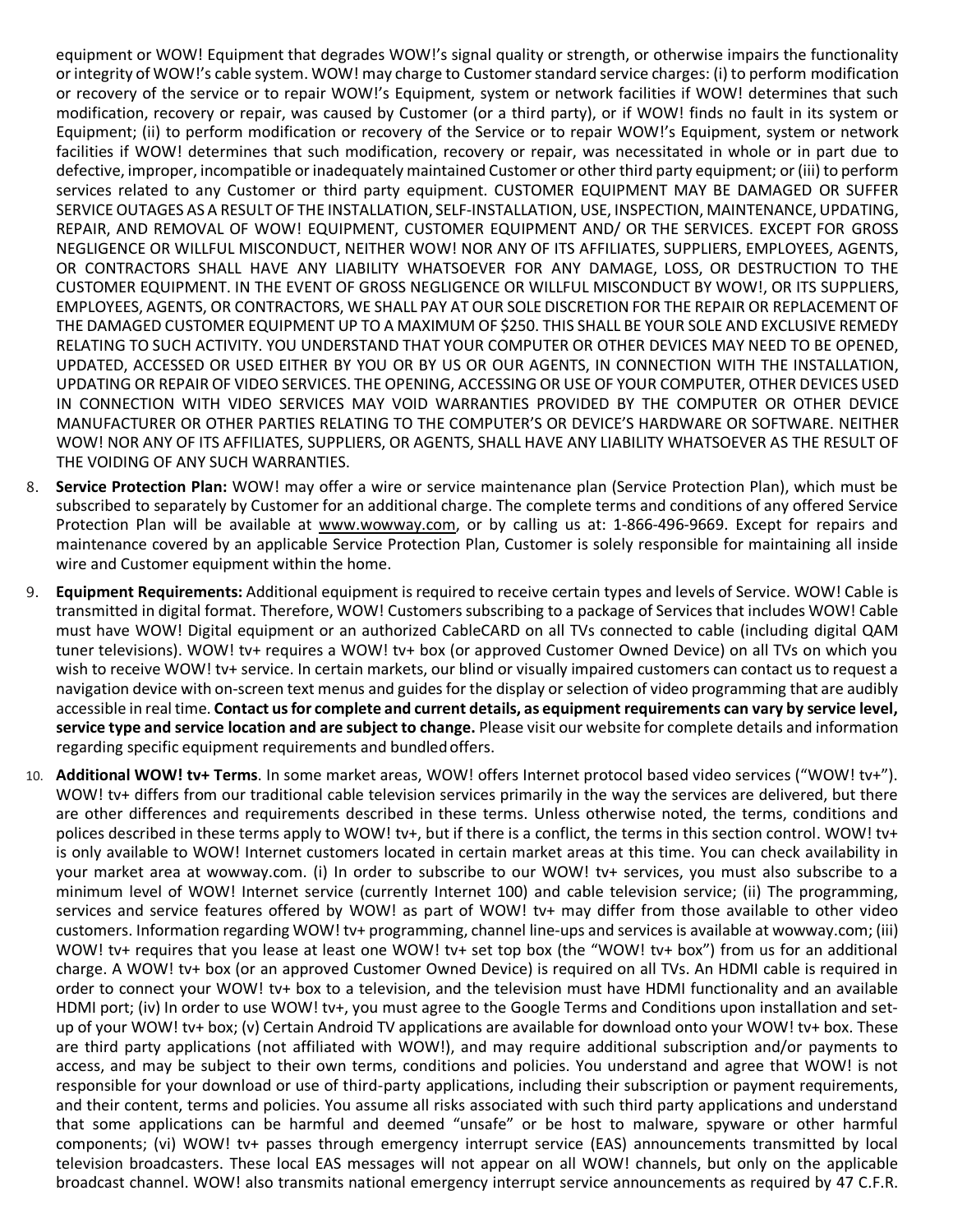11.11 et seq. If you are using WOW! tv+ on a Customer Owned Device (where available and authorized by WOW!) in an area outside of your home service area, any local EAS messages will still reflect your home service area, so you should rely on other available EAS services for local emergency information; and (vii) in some markets, WOW! tv+ service may be accessed on secondary outlets by use of certain approved devices that are not provided by WOW!, such as the Amazon Fire TV stick ("Customer Owned Device"). Even when such approved Customer Owned Devices are used by a Customer, subscription to WOW! tv+ service (including at least one WOW! tv+ box) and WOW! Internet service are still required, and Customer Owned Devices will not function with WOW! tv+ until WOW! Internet and cable television services have been installed and activated. WOW! does not provide and is not responsible for Customer Owned Devices, which may require a separate subscription or account with the device owner and may be subject to the device owner's terms of use, restrictions, conditions and policies. WOW! is not responsible for the operation, functionality, repair, maintenance or other aspects of a Customer Owned Device. WOW! may change approved Customer Owned Devices at any time. Some WOW! tv+ Services, features or functions may be unavailable, limited or vary (by device or geography, for example), when used with a Customer Owned Device. In addition, if your Customer Owned Device requires wireless data services and is located in an area where it cannot access such services, you may not be able to access the WOW! tv+ Services or certain features with your Customer Owned Device.

- 11. **Disruption of Service:** In no event shall WOW! be liable for any failure or interruption of program transmissions or Service resulting in part or entirely from circumstances beyond WOW!'s control. Subject to the foregoing and applicable law, credit will be given for qualifying outages as follows: if there is a known, verifiable, Service interruption in excess oftwenty-four (24) hours, WOW!, upon notification of such failure or interruption from the Customer within thirty (30) days of such failure or interruption, will provide Customer with a prorated credit relating to such failure or interruption. Customer may notify WOW! of the disruption of Service in writing or by calling: 1-866-496-9669. The credit amount is determined based on the Customer's monthly services, the number of services affected and the total outage time. WOW! will notissue a creditifitis prevented from gaining access to its Equipment or system to fix the problem. Credits are issued the next available billing cycle, following a determination that a credit is warranted. CUSTOMER AGREES THAT, EXCEPT AS OTHERWISE PROVIDED BY APPLICABLE LAW, SUCH CREDIT IS CUSTOMER'S SOLE REMEDY FOR A DISRUPTION OF SERVICE. WOW! SHALL NOT BE LIABLE FOR ANY INCIDENTAL, SPECIAL, EXEMPLARY, PUNITIVE OR CONSEQUENTIAL DAMAGES OF ANY KIND, HOWEVER CAUSED.
- 12. **Ohio Customer Service Standards:** In compliance with applicable Ohio laws and regulations, WOW! will adhere to the following customer service and disruption standards with respect to Services provided to its Ohio customers: (1) WOW! will restore video Service within seventy-two (72) hours after a customer reports a service interruption or other problem if the cause was not a natural disaster; (2) Upon a report by a customer of a service interruption and if the interruption is caused by WOW! and lasts for more than four (4) hours in a given day, WOW! will give the customer a creditin the amount of the cost of each such day's video Service as would be billed to the subscriber; (3) Upon a report by a customer of a Service interruption and if the interruption is not caused by WOW! and lasts for more than twenty-four (24) consecutive hours, WOW! shall give the customer, for each hour of Service interruption, a credit in the amount of the cost of per hour video service as would be billed to the customer; (4) WOW! shall give the customer at least thirty (30) days' advance written notice before removing a channel from the provider's video service, but no such notice is required if the provider must remove the channel because of circumstances beyond its control; (5) WOW! shall give the customer at least ten (10) days' advance written notice of a disconnection of all or part of the subscriber's video service, exceptif any of the following apply: (a) Disconnection has been requested by the subscriber, (b) Disconnection is necessary to prevent theft of video service, (c) Disconnection is necessary to prevent the use of video service through fraud, (d) Disconnection is necessary to reduce or prevent signal leakage as described in 47 C.F.R. 76.611; (6) WOW! shall not establish a due date earlier than fourteen days after a video service bill is issued; (7) WOW! shall not disconnect all or part of a customer's video service for failure of the subscriber to pay any amount of its video service bill, until the amount is at least fourteen (14) days past due; (8) WOW! shall give the customer at least thirty (30) days' advance, written notice before instituting an increase in video service rates.
- 13. **Taxes, Fees and Charges:** Customer agrees to pay any local, state or federal taxes (however designated, including but not limited to sales, use and real and personal property taxes levied with respect to Customer's property), fees (however designated, including but not limited to franchise fees, PEG fees, regulatory fees, regulatory recovery fees and other separately stated charges, such as the Broadcast TV Fee and the Sports Surcharge), and/or charges imposed or levied on or with respect to the Service, the Equipment or installation, placement or service charges incurred with respect to the same. CUSTOMER IS RESPONSIBLE FOR PAYINGANY GOVERNMENT IMPOSED FEES AND TAXES THAT BECOME APPLICABLE RETROACTIVELY OR THAT RELATE TO PERIODS PRIOR TO THE DATE OF ASSESSMENT. In some cases, you may be billed for franchise or other taxes and fees that relate to time periods before you began receiving service. WOW! will not bill you for these past fees more than four (4) years after the year they are incurred by WOW!. Franchise or other fees resulting from an audit by your franchising authority are incurred at the time those fees are assessed, and may be collected from WOW! Customers after the date of assessment. The taxes, fees and charges will vary depending upon your service location and the services to which you subscribe. The taxes, fees and charges may include for example those imposed on us or our affiliates by statute, or an order, rule, or regulation of a regulatory body or a court of competent jurisdiction, as well as those that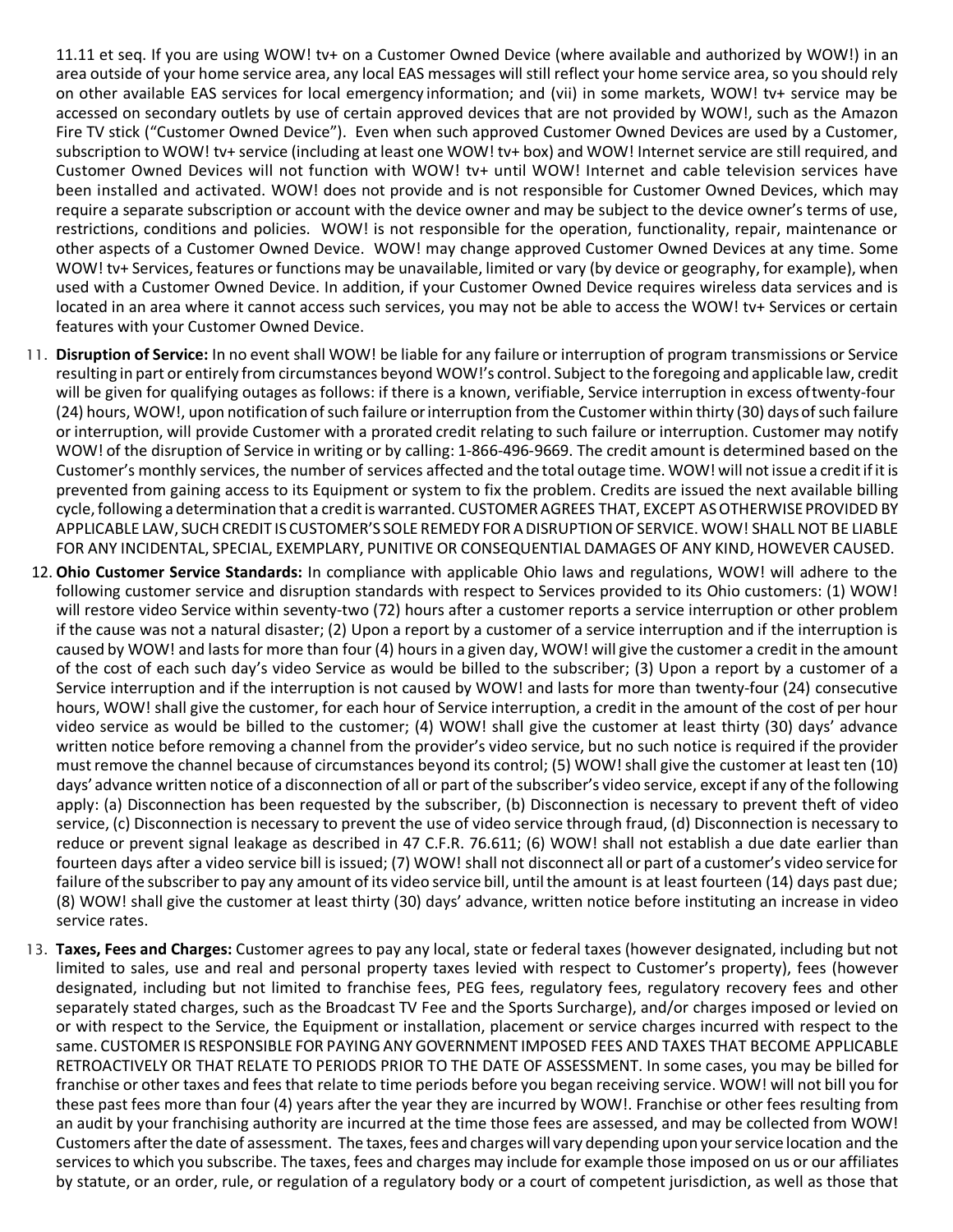we or our affiliates are required or permitted to collect from or charge to you. WOW! may also impose a separate fee to recover or offset specifically identified costs, such as programming or retransmission consent costs. WOW! imposes a Broadcast TV Fee on those customers who subscribe (whether alone or as part of a bundle of services) to WOW! cable television service to recover costs associated with retransmitting television broadcast signals. WOW! also imposes a Sports Surcharge on those customers who subscribe (whether alone or as part of a bundle of services) to WOW! cable television service to offset a portion of the costs that WOW! pays for sports programming. The Broadcast TV Fee and Sports Surcharge will apply and vary depending upon your service location and are in addition to other charges associated with the WOW! Cable services. The Broadcast TV Fee and Sports Surcharge are not government mandated taxes or fees, and are subject to change. Taxes, fees and other charges are shown as separate line items on the Customer's bill. WOW! will not provide advance notice of changes to taxes, fees and charges, except as required by applicable law. If Customer is exempt from payment of any taxes, it will provide WOW! with an original government- issued certificate attesting to tax- exempt status. Tax exemption will only apply from and after the date WOW! receives the tax exemption certification. Customer agreesto pay any other local, state or federal taxes, fees and/or charges that are not included on the Customer billing statement (including applicable real and personal property taxes levied with respect to the Customer's property) imposed or levied on or with respect to the Service, the equipment or installation or placement charges incurred with respect to thesame.

- 14. **Use of Service:** Customer agrees that: (i) the Services provided by WOW! will be utilized solely in accordance with all applicable laws and for Customer's private, personal, non-commercial use. The Services may not be viewed in areas open to the public, and may not be resold, rebroadcast or transmitted, nor may admission be charged for its viewing; (ii) Pay-Per-View, Video OnDemand (VOD) and premium programming may not be distributed to commercial establishments. Customer may not order or request Pay-Per-View, VOD or premium programming for receipt, exhibition or taping in a commercial establishment, nor may Customer exhibit or assist in exhibiting Pay-Per- View, VOD or premium programming ina commercial establishment, unless expressly authorized in writing to do so, in advance, by both WOW! and our program provider. You agree to defend, indemnify and hold WOW! harmless from any claim made against you or WOW! relating to any unauthorized commercial exhibition; (iii) the Services provided by WOW! will not be duplicated except in compliance with applicable law; and (iv) Customer will adhere to any WOW! rules and regulations provided to Customer. Customer acknowledges that WOW! may change such rules and regulations at anytime.
- 15. **Assignment or Transfer:** This Agreement, your account, the Services and/or the WOW! Equipment are not assignable or otherwise transferable by Customer without WOW!'s prior written consent. WOW! may freely assign, sell and/or transfer this Agreement, your Customer account and/or WOW!'s rights and/or obligations under this Agreement, which may include for example an assignment or transfer of this Agreement and/or your account in connection with a merger, sale or similartransaction.
- 16. **Termination of Service by Customer:** Except as specifically agreed to in a writing signed by the parties (e.g., as part of an agreement that has a stated term or as part of a minimum term arrangement (such as a Minimum Term Plan)), the Services and this Agreement shall remain in effect until disconnection of the Services by WOW! occurs as a result of WOW!'s receipt of Customer's notice of termination, and Customer returns the WOW! Equipment. Customer shall give such notice of termination either in writing, or by calling WOW!: 1-866- 496-9669. Any applicable money-back guarantee given at the time Customer subscribes to the WOW! service is available only to first- time subscribers for refund of the first regular monthly payment made by Customer for the WOW! service (excluding taxes and other fees, equipment charges, optional service charges, WOW! OnDemand, Pay-Per-View, and long-distance and other usage based charges). Subject to applicable law, to be eligible for a money-back guarantee refund, Customers must: (i) timely pay for all services, taxes and fees, comply with applicable service agreement(s) and have returned all equipment; and (ii) disconnect and request a refund at the same time within thirty (30) days of service activation. The refund will not apply if service is reestablished by Customer within 180 days of disconnection. WOW!'s money-back guarantee policies are subject to change. Customers who have agreed to a minimum term arrangement (such as a Minimum Term Plan) are subject to additional terms, including early terminationfees.
- 17. **Termination or Suspension of Service by WOW!:** If Customer breaches this Agreement or fails to abide by WOW!'s rates, rules, regulations and/or policies, WOW!, at its option and without the giving of notice (except to the extent required by applicable law), may suspend your account and/or discontinue the Service and remove the WOW! Equipment, and pursue all of its other legal and equitable remedies against Customer. You understand and agree that suspension of your account may result in a disruption of all services that you subscribe to, including Internet and phone services. Failure of WOW! to remove its Equipment shall not be deemed abandonment thereof. Customer shall pay reasonable collection and/or attorney's fees to WOW! in the event that WOW! shall find it necessary to enforce collection or to preserve and protect its rights under this Agreement. WOW! may terminate the Services immediately in the event that Customer makes an assignment for the benefit of creditors or a voluntary petition is filed by or against Customer under any law having for its purpose the adjudication of Customer as a bankruptcy or the reorganization of Customer. WOW! may also terminate this Agreement and your account and/or suspend all services for any other reason upon notice to Customer. In the event WOW! terminates the Service for any reason other than Customer's violation of this Agreement or WOW!'s policies, any fees and charges will accrue through the later of the effective date of termination of this Agreement or date of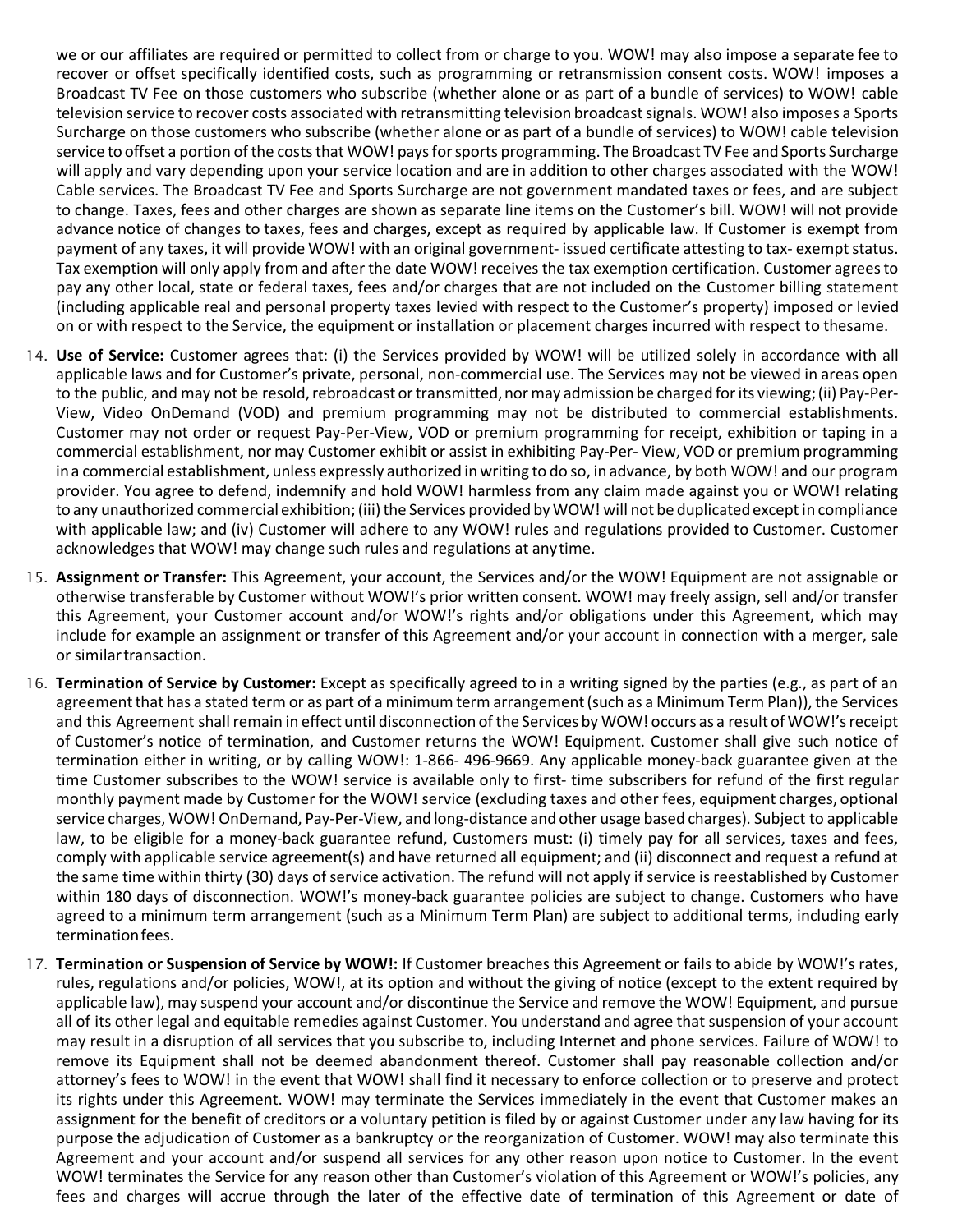disconnection of Service and return of WOW! Equipment, but any prepaid monthly service feesfor Service not receivedwill be refunded (less any outstanding amounts due WOW! for equipment or other applicable fees and charges). To the extent permitted by law, WOW! may apply any security deposit or credit to offset any amounts due to WOW! (including amounts due for unreturned or damaged equipment) before remitting the balance to Customer. Customers with a line of business refund balance less than \$0.33 will only receive a refund onrequest.

- 18. **Additional Right to Suspend, Limit and Terminate by WOW!:** WOW! further reserves the right, subject to applicable law, to act immediately and without notice to terminate, suspend, block or limit your account and all service(s) that you receive from WOW! if it: (i) determines that your use of any service(s) does not conform to the requirements set forth in this Agreement or any WOW! policy, (ii) determines that your use of the service(s) interferes with WOW!'s ability to provide the service(s) to you or others, reasonably believes that your use of the service(s) may violate any laws, regulations, or written and electronic instructions for use, reasonably believes that your use of the service(s) interferes with or endangers the health and/or safety of our personnel or third parties; or (v) deems it necessary to prevent harm to our network, fraud or abuse of the service(s). WOW!'s action or inaction under this Section shall not constitute review or approval of your or any other users' use of the service(s) or information transmitted by or to you or users. You understand and agree that suspension of your account under this Section may result in a disruption of all services that you subscribe to, including Internet and phone services.
- 19. **Customer Obligations upon Termination:** Customer agrees that upon termination of this Agreement, Customer will immediately cease use of the Services and the WOW! Equipment, and uninstall and destroy all copies of any software provided to Customer pursuant to this Agreement or otherwise used by Customer to access the Services. Customer will pay in full for use of the Services and the WOW! Equipment up to the later of the effective date of termination of this Agreement or the date on which the Service is disconnected. Customer agrees to pay on a pro-rated basis for any use of the WOW! Equipment or the Services for a part of a month. Customer shall return the WOW! Equipment to WOW!, by any method reasonably requested by us, within ten (10) days after the earlier of (i) disconnection of the Services; or (ii) the date that you no longer use the WOW! Equipment in connection with your WOW! Service, even if Service is not disconnected. Upon our request, you will permit us, and our employees, agents, contractors, and representatives, to accessyourpremisesduring regular business hours to remove the WOW! Equipment and other material provided by WOW!. This removal will be conducted at an agreed to time; and you will ensure the return of all WOW! Equipment to WOW!. If any WOW! Equipment is returned damaged, you agree that WOW! may bill you for the repair or replacement of such equipment (as determined by WOW! in its sole discretion), including without limitation charging your credit card or bank account if applicable. In all events, Customer agrees to immediately pay such charges for damaged or unreturned equipment, including situations where the WOW! Equipment is lost (through theft or otherwise), damaged or destroyed. Customer agrees that WOW! is not liable for any NSF, overdraft or other charges th at may be imposed upon Customer as a result of charges by WOW! against Customer's credit card, security deposit or bank account. WOW! may apply any security deposit or other credit to offset any amounts due to WOW! (including amounts due for unreturned or damaged equipment) before remitting the balance to Customer. If you have agreed to a minimum term arrangement (such as a Minimum Term Service Plan), you may also be required to pay an early termination fee.
- 20. **Minimum Term Service Plan Terms:** In some areas, WOW! offers a minimum term service plan, which requires that you commit to purchase services for a minimum number of consecutive months (usually 12 or 24). The Minimum Term Service Plan is subject to additional Plan terms and conditions (the "Terms"), which Terms are incorporated by reference. If there is a conflict between this Agreement and the Terms, the Terms will control. The complete Terms are available at [www.wowway.com, a](http://www.wowway.com/)nd/ or will be provided to you at the time we install your services. The Minimum Term Plan applies only to certain WOW! services and/or equipment (the "Plan Services") and is available to eligible residential customers located in participating service areas who have no outstanding obligations to WOW!. By subscribing to the Minimum Term Plan, you agree that: (i) the Minimum Term Plan is subject to the Terms and WOW!'s standard terms and conditions and service policies for the Plan Services you subscribe to, which are available at www.wowway.com; and (ii) if you subscribe to and pay for the Minimum Term Plan for the entire term identified in the Plan, monthly pricing for the Plan Services will only increase during the MinimumPlan term in accordance with your agreed upon pricing terms, but changes can be made at any time to taxes, fees and surcharges as well as prices for other services not included in the Minimum Term Plan; and (iii) you can terminate the Plan anytime by calling us at the contact phone number on your billing statement, but if the Minimum Term Plan or a service or equipment that is part of the Plan is terminated (or in some cases, downgraded), after the first 30 days of the term of the Minimum Term Plan, you agree to pay for all services that we provided to you through the date of termination plus AN EARLY TERMINATION FEE (ETF) OF UP TO \$165 for a 12-month services term or \$345 for **a 24-month servicesterm** (in each case, the amount of the ETF will decreasemonthly overthe term of the Minimum Term Plan). The amount of the ETF is subject to change. If you are a new, first time WOW! customer and terminate the Plan within the first 30 days, you will not be charged an ETF, and you may be eligible for WOW!'s 30-day money back guarantee. If you are an existing WOW! customer who is not eligible for the WOW! 30-day money back guarantee and terminate the Plan within the first 30 days, you agree to pay for all services that we provided to you through the date of termination, but no ETF will apply. The term of the Minimum Term Plan will start when the Minimum Plan Services are installed and activated.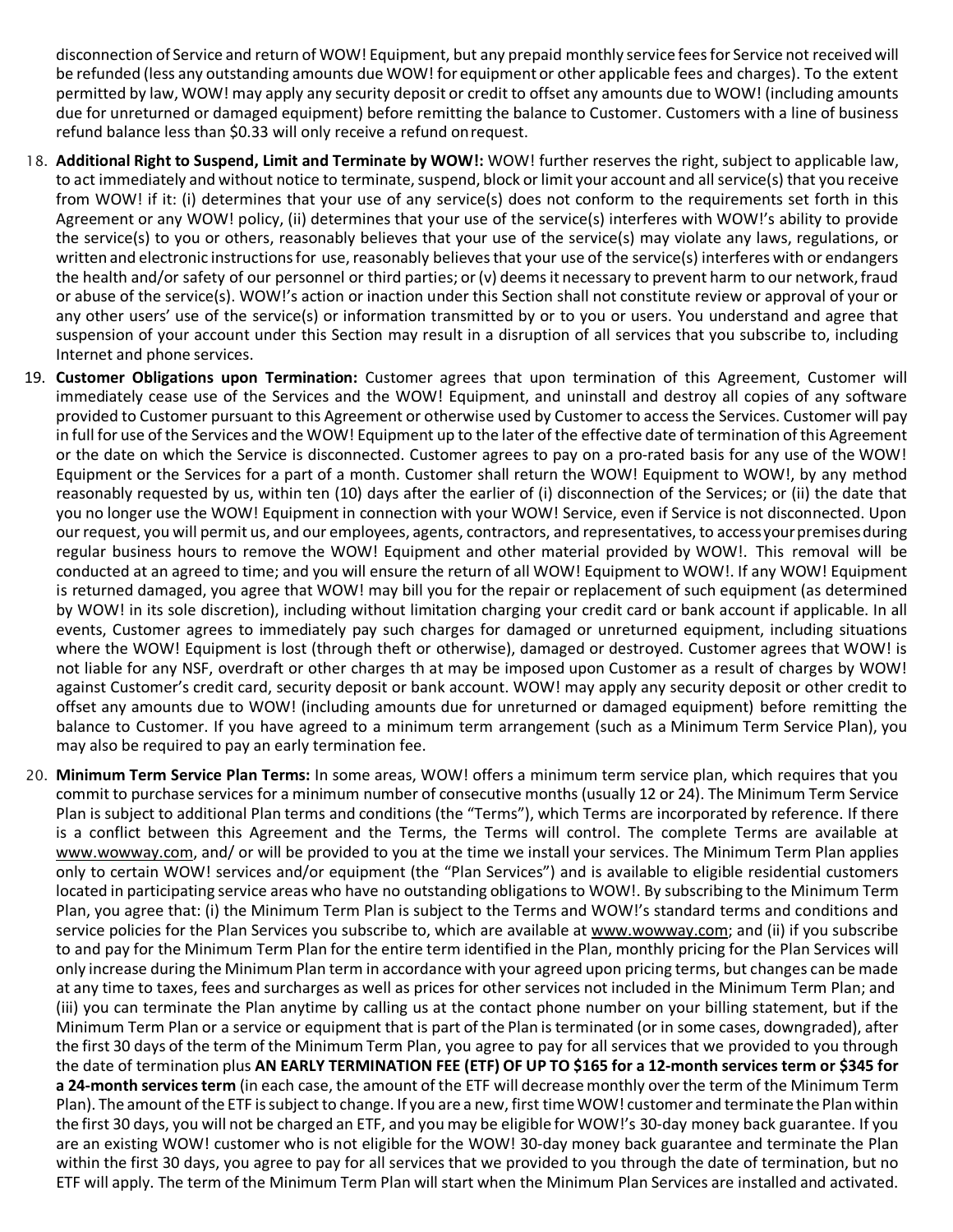If you do not terminate the Minimum Term Plan within 30-days, you will automatically be billed and the Terms will apply; and (iv) after the Minimum Term Plan expires, WOW! will continue to provide the services to you on a month-to-month basis at our then standard, non- promotional pricing for the services.

- 21. **Recurring Charges:** WOW! will charge all amounts payable by Customer to WOW! to Customer's credit card or bank account (EFT) in accordance with the information provided by Customer. By providing a credit card or EFT number to WOW!, Customer authorizes WOW! to continue charging the credit card or EFT for all monthly fees (including without limitation monthly service fees and equipment charges, as well as applicable taxes and fees) payable to WOW!, and any other charges incurred by Customer and payable to WOW! pursuant to this Agreement. Monthly service fees and equipment fees may be charged up to thirty (30) days in advance of the first day of the month for which the charges relate.
- 22. **Credit Inquiries and Security:** WE RESERVE THE RIGHT TO VERIFY AND APPROVE CREDIT AS A CONDITION OF PROVIDING ANY SERVICES, AND YOU AUTHORIZE US TO INVESTIGATE YOUR CREDIT HISTORY BY OBTAINING A CREDIT REPORT OR OTHER SIMILAR INFORMATION AND/OR MAKING INQUIRIES OF ACCOUNT HISTORIES. YOU AUTHORIZE US TO ENTER THIS INFORMATION IN YOUR FILE, AND TO DISCLOSE THIS INFORMATION CONCERNING YOU TO APPROPRIATE THIRD PARTIES FOR REASONABLE BUSINESS PURPOSES. WOW!, in its sole discretion, may deny the Services based upon an unsatisfactory credit history, or may condition the Services, which may include requiring (i) prepayment for Services and other charges, and/or (ii) a security deposit, valid credit card on file or bank account information (EFT) to secure return of equipment and payment for Services and other charges. Customer understands and agrees that EFT's cannot be provided solely for security purposes. EFT's provided for security purposes will also automatically deduct the full balance due on the customer's account on a monthly basis.

By providing a security deposit, or a credit card or EFT number to WOW!, Customer authorizes WOW! to charge against the credit card or EFT or withdraw from any security deposit or account: (i) the repair cost or replacement value (as determined by WOW! in its sole discretion) of all of our Equipment that is not returned to WOW! undamaged within ten (10) days after the earlier of disconnection of the Services or the date that you no longer use the WOW! Equipment in connection with your WOW! Service, even if Service is not disconnected; and (ii) amounts due to WOW! for the Services, fees and other charges. Customer will be refunded the balance of any security deposit (without interest unless otherwise required by law), and all or a portion of the amount charged to Customer's credit card or EFT for WOW! Equipment, if payment has been timely made for all amounts due on Customer's account and Customer timely returns our Equipment undamaged. Customers with a line of business refund balance less than \$0.33 will only receive a refund on request.

- 23. **Credit Card and Bank Account Authorization:** Customer warrants that Customer is either the authorized signatory on the credit card or EFT placed with us, or Customer has secured permission from the authorized signatory on the credit card or EFT to allow us to charge amounts to the authorized signatory's credit card or EFT in accordance with this Agreement. Customer authorizes us to charge all amounts due to us against the credit card or EFT. Customer agrees that we are not liable for any NSF, overdraft or other charges that may be imposed upon Customer as a result of any EFT or credit charge against Customer's account. Customer agrees to inform us immediately of any change in credit card or EFT information (including without limitation a change in the credit card expiration date). Customer's card issuer agreement governs use of the credit card in connection with the WOW! Service, and Customer must refer to that agreement with respect to Customer's rights and liabilities as a cardholder. If we do not receive payment from Customer's bank or credit card issuer or their agents, Customer agrees to immediately pay all amounts due upon demand by us.
- 24. **Programming and Service Changes:** All Services, including programming, program services, program packages, number of channels, channel allocations and placements, program tiers, broadcast channels, and any components or features ofthe Services, are subject to change. If we are required to give you notice of a change, it may be provided on your monthly bill, as a bill insert, by email, in a newspaper, by transmission over our cable system or other communication permitted under applicable law. Unless otherwise provided in your agreement with us, if you find a change in the Services unacceptable, you have the right to cancel your Services. However, if you continue to receive the Services after the change, this will constitute your acceptance of the change.
- 25. **Content and Content Providers; Restrictions on Use:** You understand and agree that: (i) the content you receive through a WOW! video Service such as movies, images, artwork and other copyrightable materials (the "Content") is licensed by WOW! from content providers ("Content Providers"). The Content you receive, including the copyrights in the Content, are owned by the Content Providers and/or their licensors, and are protected by the copyright laws of the United States, as well as other intellectual property laws and treaties. Your rights with respect to Content are limited by copyright law. You only license the Content, which may only be accessed by equipment provided or specifically approved by WOW!. Content Providers and Content Providers' licensors do not transfer any title, right or interest to or in the Content to you, and the delivery of such Content does not transfer to you any commercial or promotional use rights in the Content. All other rights in the Content are reserved by Content Providers, Content Providers' licensors and the copyright holder(s), and any other use is strictly prohibited; (ii) WOW! grants you a non-exclusive and non-assignable playback license to view the Content for an unlimited number of times during a limited period of time which varies per transaction, as determined by us, on certain approved devices for personal, non-commercial purposes. You may access the Content on up to the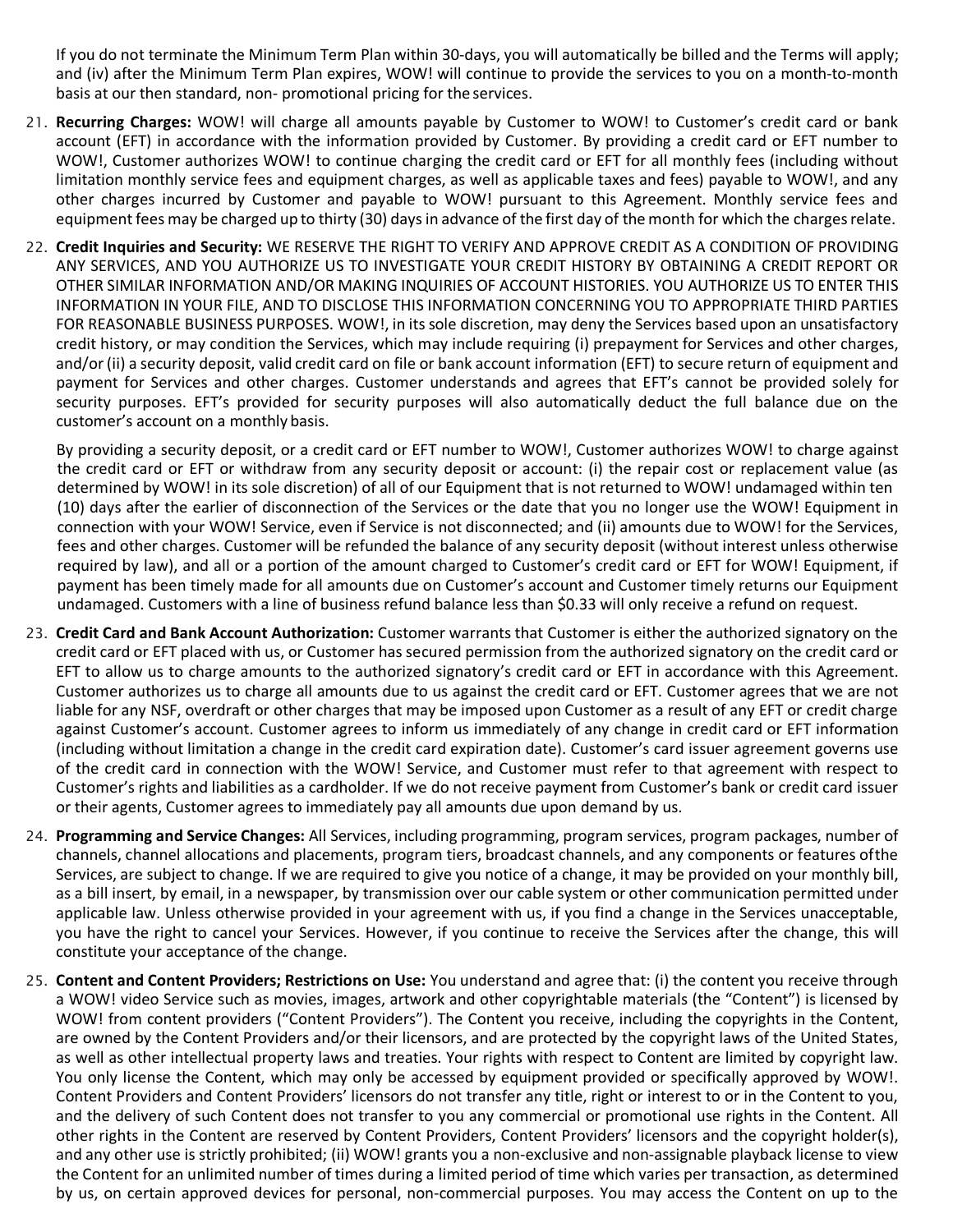number of approved personal electronic devices that we authorize for the subject Content, and you are allowed up to the number of simultaneous streams of the same Content that we authorize for the approved personal electronic devices, provided, in all cases they are linked only to your WOW! service account; (iii) You may not redistribute, sell, rent, lease, transfer, reverse engineer or sublicense the Content. You may not attempt to circumvent, avoid, bypass, remove, deactivate, impair or otherwise defeat any encryption, rights signaling or copy protection technology associated with the Content; (iv) You may not access Content outside of the United States, except to view certain Content that you have temporarily downloaded within the United States to your approved personal electronic device and only until the end of the authorized viewing period for that Content, following your initial order of that Content (e.g., 24, 48 or 72 consecutive hours) (this exception applies only to that Content which we have made available to you for temporary download and viewing outside the United States); (v) The Content is provided "AS IS". WOW!, Content Providers and Content Providers' licensors each expressly disclaim any warranties and conditions, express, implied, or statutory, including but not limited to, warranties or conditions of merchantability, fitness for a particular purpose, satisfactory quality and non-infringement, and their equivalents under the laws of any jurisdiction. WOW!, Content Providers and Content Providers' licensors do not warrant or otherwise state that the Content will meet your requirements; and (vi) UNDER NO CIRCUMSTANCES, INCLUDING BUT NOT LIMITED TO NEGLIGENCE BY WOW! OR THE CONTENT PROVIDERS, SHALL WOW!, CONTENT PROVIDERS OR CONTENT PROVIDERS' LICENSORS BE LIABLE TO YOU FOR ANY DAMAGES, INCLUDING ANY INDIRECT, SPECIAL, INCIDENTAL, PUNITIVE OR CONSEQUENTIAL DAMAGES OF ANY KIND UNDER ANY LEGAL THEORY (TORT, CONTRACT OR OTHERWISE) THAT RESULT FROM THE USE OF, OR THE INABILITY TO USE, WOW! TV+ OR THE CONTENT, EVEN IF WOW!, THE CONTENT PROVIDERS, OR CONTENT PROVIDERS' LICENSORS HAVE BEEN ADVISED OF THE POSSIBILITY OF SUCH DAMAGES.

26. **Privacy:** WOW! provides its Customers with a separate privacy notice that describes the types of information that we and our suppliers may collect from you, how we and our suppliers may use or disclose that information, and our obligation to maintain the privacy of your Personally Identifiable Information (PII). The privacy notice also describes the types of information that our system and equipment may automatically collect as you use the Services, and how we use that information. PII is information that identifies or can potentially be used to identify you such as: your name, address, phone number, fax number, email address, birth date, names of household members, driver's license or state ID number, social security number, bank account information and credit card information. PII does not include, among other things, any aggregate data or other data which does not identify you (for example, information that is collected anonymously or demographic information not connected to an identified individual or household) or information which by itself does not identify you, such as your zip code, gender, IP address, MAC address or other equipment identifiers. As fully described in our privacy notice, our cable systems may collect anonymous and/or aggregate information using set-top boxes and other equipment, and our systems may automatically collect other information about your use of some of our services, such as interactive or other transactional services like video on demand, for example. We use this information to provide the services that you subscribe to, and for programmer, advertiser and/or internal research, and to improve our services and to improve the content and service experience that subscribers receive. We may share some of this information (even PII)

with third parties, where necessary to render or conduct a legitimate business activity related to cable or other services provided to you or detect unauthorized use of our services. We also may share information (that does not include PII) regarding viewing habits and system interaction to third parties, such as advertisers, programmers and audience measurement service providers, for purposes that may include but not be limited to providing you with more relevant programming, advertising and features, increasing the value of the services, providing you with information oroffers about products or services that we believe may be of interest to you, or assisting third parties with media, programming and content planning and purchasing efforts. We will not providethese other third parties that do not provide services to you with personally identifiable information about you unless we have received your consent first, except as described in our privacy notice or as otherwise required or permitted by law. We or third parties working with us also sometimes combine anonymous and/ or aggregate tuner and viewing information with additional demographic information and may use or share it with others for programming, marketing, advertising and similar purposes. If you did not receive a privacy notice, please contact WOW! and one will be sent to you. The Cable Act authorizes WOW! as a cable operator to disclose limited personally identifiable information to others, such as charities, marketing organizations, or other businesses, for cable or non-cable "mailing list" or other purposes. From time to time we may disclose your name and address for these purposes. However, you have the right to prohibit or limit this kind of disclosure by contacting us by telephone at: 1-866-496-9669; or by sending us a written request. Any "mailing list" and related disclosures that we may make are limited by the Cable Act to disclosures of subscriber names and addresses where the disclosures do not reveal, directly or indirectly, (i) the extent of any viewing or other use by the subscriber of a cable service or other service provided by us; or (ii) the nature of any transaction made by the subscriber over our cable system. **The privacy notice is subject to change. The most recent version will be posted and available for your review at [www.wowway.com.](http://www.wowway.com/)**

27. **Rates and Pricing:** Subject to the express terms of any minimum term arrangement, temporary promotional offer, or other discount authorized by WOW!, Customer agrees to pay WOW!'s then current rates, fees and charges for the Services provided. Such rates, fees and charges for the installation of the Services or Equipment and rates for programming or other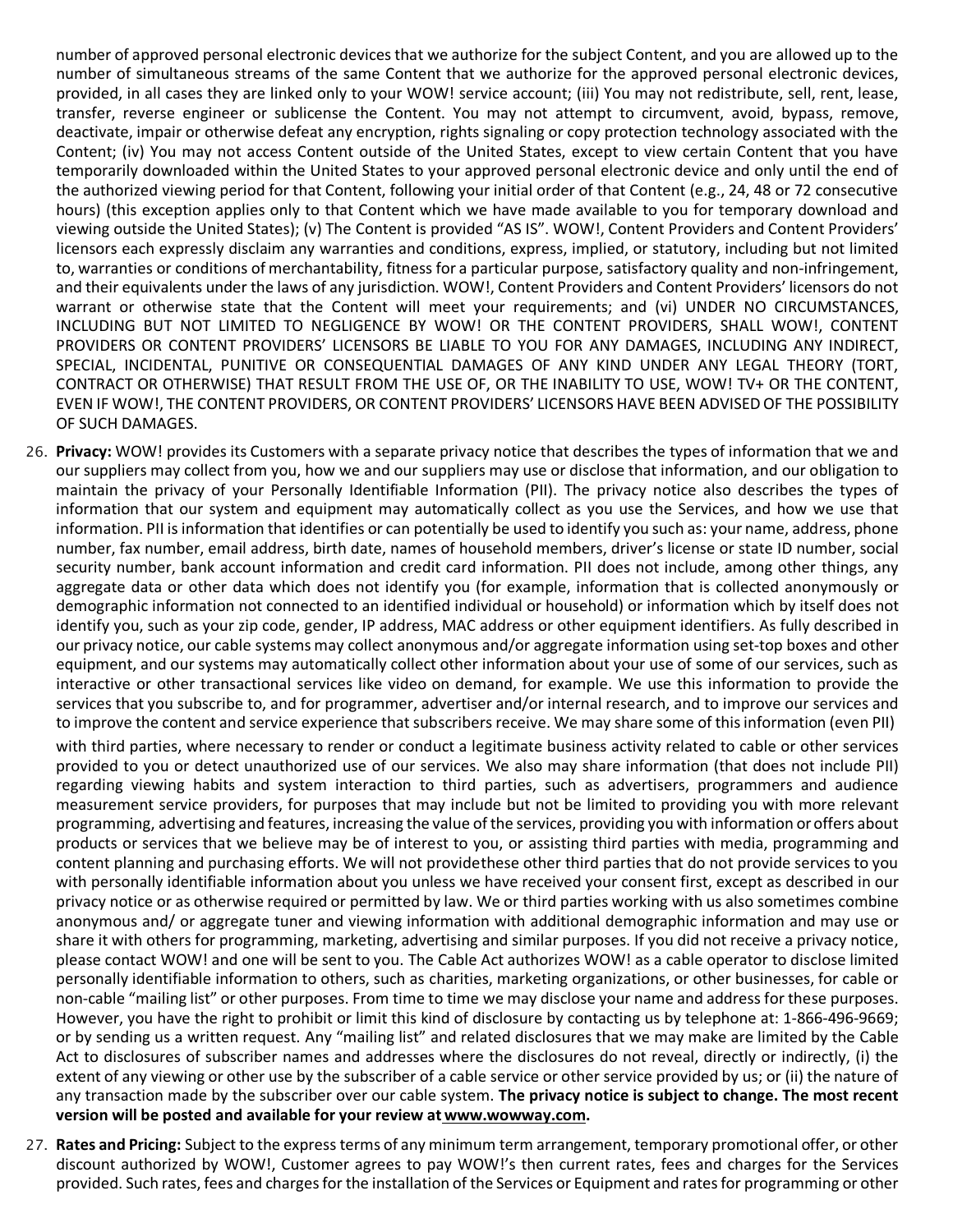services are subject to change in the future. If we are required by law to give you notice of a change in our prices, it may be provided on your monthly bill, as a bill insert, by mail, by email, in a newspaper, by transmission over our cable system or other communication permitted under applicable law. Customers who participate in a promotional offer with a discount on monthly service fees will revert back to the standard monthly fee for the Services atthe end of the promotional period. Unless otherwise expressly provided, all of our prices and any promotional, discounted or guaranteed rate for service applies only to the particular Services identified, and excludes additional fees and charges for things such as taxes, fees (however designated, including but not limited to franchise fees, PEG fees, regulatory fees, regulatory recovery fees and other separately stated charges, such as the Broadcast TV Fee, which recovers costs associated with retransmitting television broadcast signals and is in addition to other charges associated with WOW! Cable services, and the Sports Surcharge, which offsets a portion of the costs that WOW! pays for sports programming and is in addition to other charges associated with WOW! Cable services), equipment rental, installation, late fees, service and repair charges and other optional, usage-based or separately billedservices.

28. **Pricing Information and Your Right to Cancel Services.** Before we enter into a contract with you for WOW! services, WOW! will, by phone, in person, online or by other reasonable means, provide or make available to you the following information about your services ("Customer Information"):

(i) The total recurring monthly charge for the service, whether offered individually or as part of a bundled service (e.g., if you buy video and other services like Internet and/or phone as part of a bundle of services), including any related administrative fees, equipment fees or other charges (e.g., Broadcast TV fee and sports surcharges); and

(ii) The amount of any promotional discount reflected in the charge and when such discount will expire (or may be changed by WOW!). In this regard, unless otherwise agreed by you and WOW!, your agreement with us is month to month (i.e., you are not subject to a term contract). That means that in most cases we can change services, prices, discounts and fees at any time with advance notice to you and you can terminate the agreement at any time without the payment of cancellation or disconnection fees. If you and WOW! agree to a minimum contract term (with guaranteed service pricing) or otherwise agree to discounted pricing for an agreed upon period of time, we may change service prices and discounts only after expiration of the agreed upon term or period. You can still terminate the agreement at any time, but you may in some situations be required to pay a termination fee. Other prices and fees (such as equipment fees) are subject to change at any time by us, during and after a promotion period; and

(iii) A good faith estimate of recurring taxes and fees associated with your service order. The estimated taxes and fees will include: taxes, fees and charges imposed on us by (or collected by us on behalf of) Federal, State and local governments; and other fees or charges used to recover any other governmental assessment imposed on us. The taxes and fees are only an estimate, designed to give you a reasonable approximation of the monthly taxes and fees that you will pay over and above other monthly service and equipment charges. Your actual monthly taxes and fees may vary and will be identified on your billing statement. These taxes and fees may be changed at any time. In addition to these estimated monthly taxes and fees, your bill may reflect other non-recurring taxes and/or fees on items such as installation charges and non-recurring or usage based service purchases.

After we enter into a contract with you, we will send or otherwise make available to you by email, online link or other reasonably comparable means the Customer Information described above. To receive the information from us, you agree that you must provide us with a valid email address and we will send the information or link to you at the email address that you provide to us. In addition to your other rights, you may cancel the video services that you have ordered or added, without payment of early cancellation fees or other disconnection fees or penalties.

- 29. **Price Lists, Channel Lineups and Service Information:** While we try to ensure that all prices, channel lineups, programming and other information relating to the Services that we make available to you, online or offline, and whether in the form of advertisements, customer communications or customer information materials, is accurate at all times, we cannot be responsible for unintended inaccuracies, incorrect information or errors ("Unintended Service Information"). WOW! is not responsible for and shall have no liability or obligation with respect to Unintended Service Information. If we discover any Unintended Service Information, we will endeavor to correct the Unintended Service Information as soon as we become aware of it. WOW! shall have the right to refuse or cancel any services based on Unintended Service Information. You agree to release, hold harmless and indemnify WOW! and its affiliates, suppliers and agents from any and all liability arising from Unintended Service Information.
- 30. **Late Fees; Collection Costs; and Service Interruption and Disconnection:** Customer may be billed fees, charges, and assessments related to late or non-payments if for any reason WOW! does not receive payment for the Services by the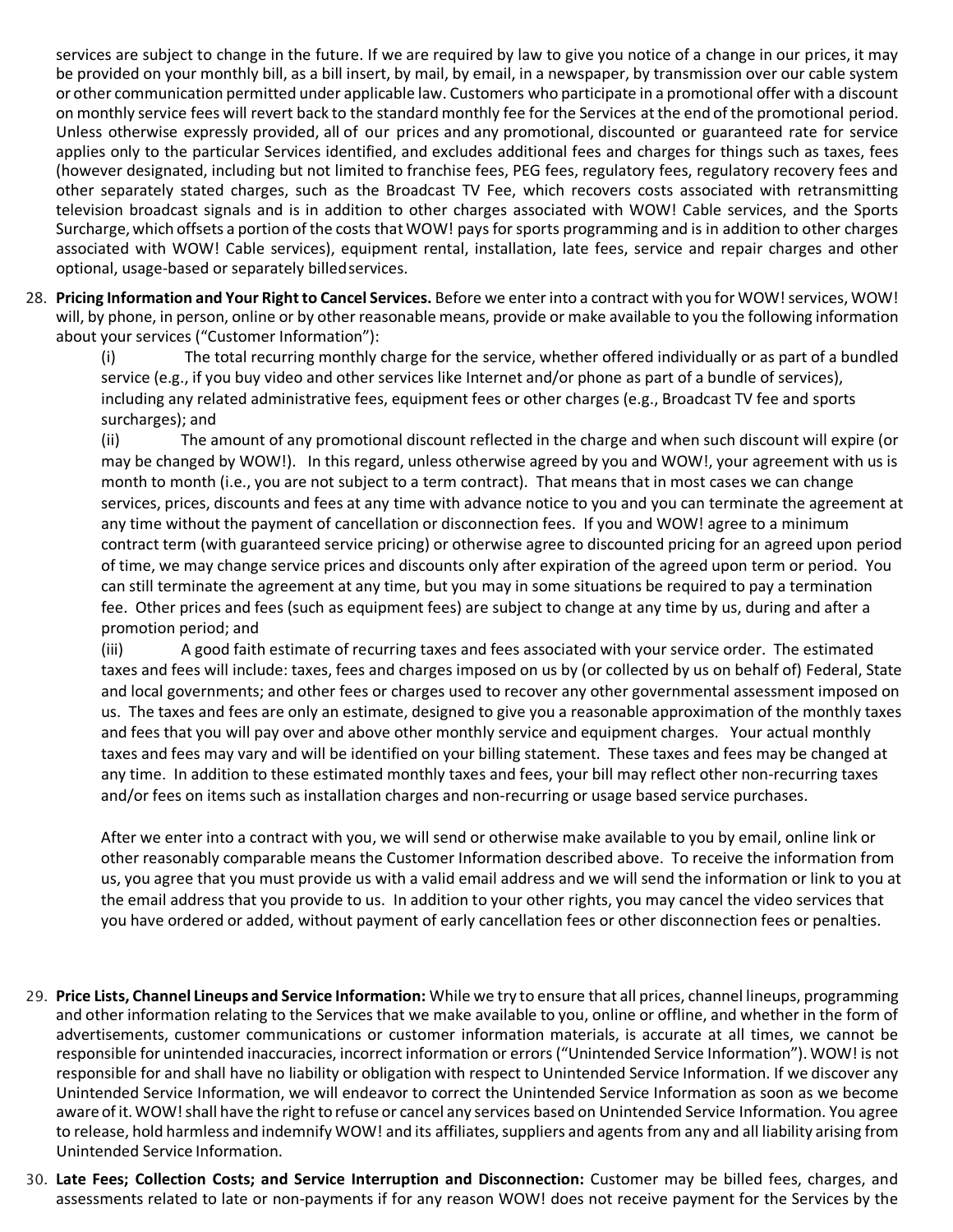payment due date or Customer pays less than the full amount due for the Services. **YOU WILL BE ASSESSED A MONTHLY LATE FEE FOR EACH ACCOUNT THAT HAS NOT BEEN PAID IN FULL AFTER THIRTY (30) DAYS FROM THE BILLING DATE**, in addition to any past due balance. In the event collection activities are required, WOW! may impose a collection and/or trip charge (as determined by WOW! in its sole discretion), in addition to all expenses and fees incurred by WOW!. Moreover, if we use a collection agency or attorney to collect money owed by you, you agree to pay the reasonable costs of collection. These costs include, but are not limited to, any collection agency's fees, reasonable attorneys' fees, and arbitration or court costs. WOW! does not anticipate that you will fail to pay for the Services on a timely basis, and we do not extend credit to customers. You acknowledge that any fees, charges, and assessments due to late payment or nonpayment are liquidated damages intended to be a reasonable advance estimate of our costs resulting from late payments and non-payments. If you fail to pay the full amount due for any or all of the Service(s) then WOW!, at its sole discretion in accordance with and subject to applicable law, may interrupt, suspend or disconnect any or all the Service(s) you receive. WOW!'s late fee, service interruption and disconnection policies are subject to change at any time.

- 31. **Reactivation or Reconnection Charges, Terms and Conditions:** Before restoring a Customer's Service after disconnection for non-payment, WOW! may require that Customer establish a credit card or an EFT method of payment and/or WOW! may require that Customer pay the full balance owed to WOW!, a security deposit, a reconnection charge, a reactivation charge, and any applicable franchise fees, taxes and any other applicable charges. Disconnected Customers who elect to remain disconnected are legally responsible for payment of all past due amounts, as well for as for the safe return of all WOW! Equipment.
- 32. **Disclaimer Regarding Programming and Information; No Liability for Third Parties:** Notwithstanding anything to the contrary in this Agreement, you acknowledge and understand that we may use third parties to provide components and features of the Services, including without limitation, their services, equipment, infrastructure, or content. WOW! is not responsible for the performance (or non- performance) of third-party services, equipment, infrastructure, or content, whether or not they constitute components or features of the Services. WOW! shall not be bound by any undertaking, representation or warranty made by an agent or employee of WOW! or of our underlying third-party providers and suppliers in connection with the installation, maintenance, or provision of the Services, if that undertaking, representation, or warranty is inconsistent with the terms of this Agreement and/or WOW!'s policies with respect to the Services. In addition, you understand that you will have access to the services, programming and other content of third parties through the Services, including without limitation that of content providers (whether or not accessible directly from the Services). WOW! is not responsible for any services, equipment, infrastructure, and content that are not provided by us(even if they are components or features of the Service), and we shall have no liability with respect to such services, equipment, infrastructure, and content. You should address questions or concerns relating to such services, equipment, infrastructure, and content to the providers of such services, equipment, infrastructure, and content. We do not endorse or warrant any third-party products, services, or content that are distributed or advertised over the Services and WOW! assumes no liability for the content of the programming distributed over its cable system or any other program or information distributed over the cable system. WOW! shall not be responsible for any products, merchandise or prizes promoted on or purchased through the use of the cable system or theServices.
- 33. **Online and other Access to Services; No Password Sharing:** As part of certain levels and types of Service, WOW! may provide for online or remote access to certain programming and other content, which may be accessed by you by use of your Customer Owned Device, WOW! Equipment, a computer, or a mobile access orsimilar device (the "Online Content"). You(andmembersof yourhousehold) are allowedaccesstotheOnlineContent by use of aWOW!password(or othersimilar credentials). You should take special care to maintain the confidentiality of your password and other credentials, as password sharing with persons outside of your immediate household (that would allow those persons access to the Online Content) is prohibited. The availability of such Online Content varies depending upon your service location and the type and level of service to which you subscribe, and is subject to change.

By accessing the Online Content, you agree and understand that: (i) your access to Online Content is subject to the WOW! terms of service and privacy policy (the "Terms"), which are subject to change, as well as additional terms and conditions imposed by the Online Content provider; (ii) airtime or data charges may apply and are your responsibility, so please check with your carrier; (iii) you are responsible for keeping your password and other credentials confidential, as password sharing with persons outside your household is prohibited; (iv) WOW! may use its system and equipment to collect, use and store information regarding your use of the service, and may disclose anonymous usage information to Online Content providers and others; and (v) WOW! may also provide information about you to Online Content providers or their vendors so that they can: (a) verify that you are an authorized WOW! subscriber who has authority to access the Online Content, and (b) identify certain characteristics about you, such as your service location. For example, we may provide to content providers information such as your WOW! subscription status, globally unique identifier, zip code and other identification information. The content providers may use and store the information for purposes of authenticating your access rights and providing Online Content to you, including, for example, professional sports programming that is subject to league blackout rules based on a viewer's zip code. The content providers may also share anonymous information regarding you that WOW! provides to them for various other commercial purposes such as selling advertising and generating ratings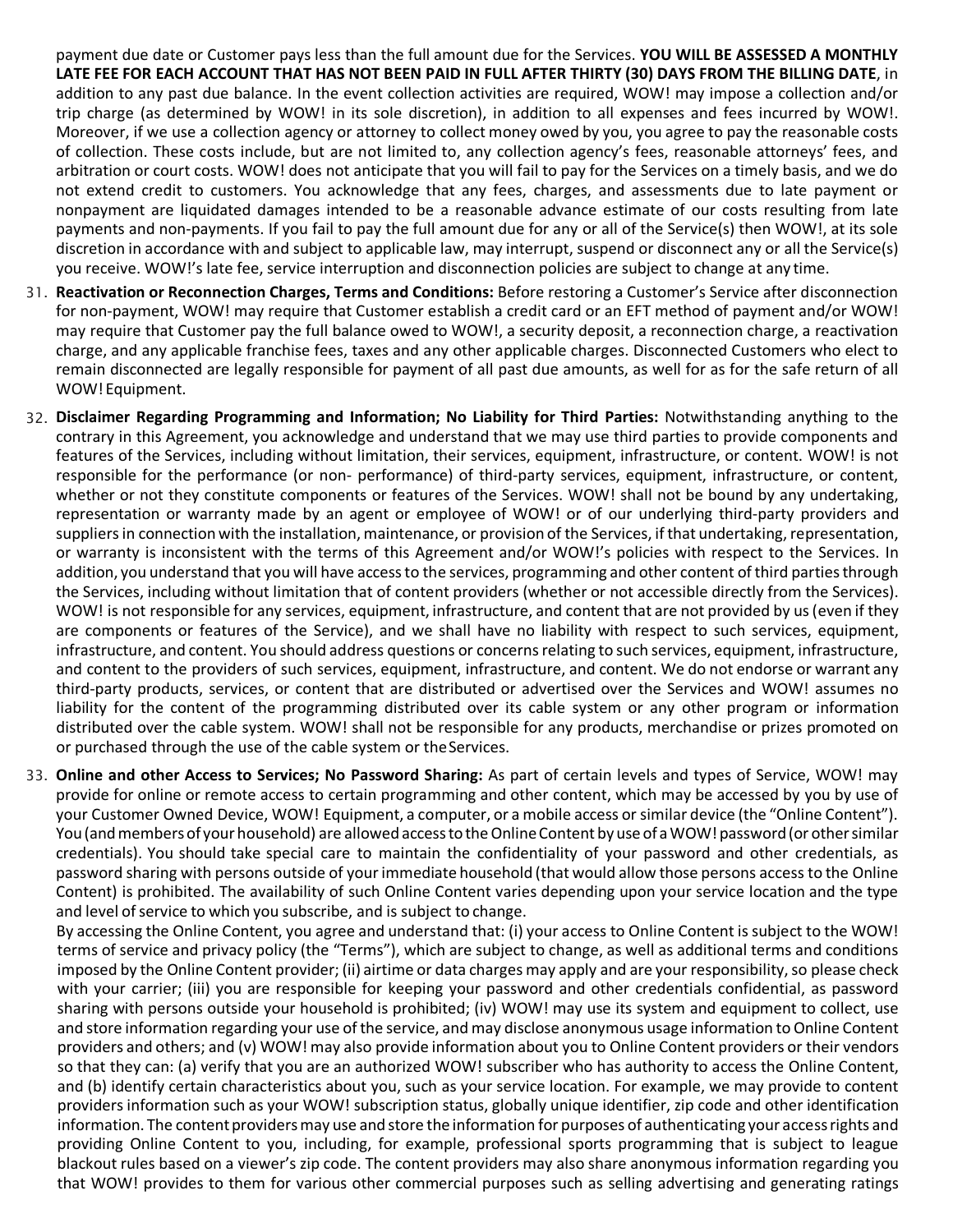information for the programming.

In addition, to access some Online Content, you may be redirected to a website that is not controlled by or affiliated with WOW! (a "third party site"), and is subject to its own terms and conditions and policies. WOW! has no responsibility for the Online Content or any other aspect of the third party site, or for the use, storage or disclosure of information that you provide to a third party. WOW! is not responsible for webcasting or any other form of transmission received from any third party or linked site nor is WOW! responsible if the third party orlinked site is not working appropriately. WOW!'s provision of links or other access to a third party site does not imply endorsement by WOW! of the site or its contents, or affiliation with its operators. You are responsible for viewing and abiding by the privacy statements and terms of use posted at the third party sites. YOU EXPRESSLY ACKNOWLEDGE THAT YOU ASSUME ALL RESPONSIBILITY RELATED TO THE SECURITY, PRIVACY, AND CONFIDENTIALITY RISKS INHERENT IN SENDING ANY CONTENT OR INFORMATION OVER THE INTERNET, OR PROVIDING PERSONAL INFORMATION TO A THIRD PARTY SITE. BY ITS VERY NATURE, A WEBSITE AND THE INTERNET CANNOT BE ABSOLUTELY PROTECTED AGAINST INTENTIONAL OR MALICIOUS INTRUSION ATTEMPTS. WOW! DOES NOT CONTROL THE THIRD PARTY SITES AND THE INTERNETOVER WHICH YOU MAY CHOOSE TOSEND CONFIDENTIAL PERSONAL INFORMATION OR OTHER CONTENT AND, THEREFORE, WOW! DOES NOT WARRANT ANY SAFEGUARD AGAINST ANY INTERCEPTIONS OR COMPROMISES TO YOUR INFORMATION, OR HOW YOUR INFORMATION MAY BE USED BY THE THIRD PARTY SITE. WHEN POSTING ANY CONTENT OR INFORMATION ON AN INTERNET SITE, YOU SHOULD THINK CAREFULLY ABOUT YOUR OWN PRIVACY IN DISCLOSING DETAILED OR PRIVATE INFORMATION ABOUT YOURSELF AND YOURFAMILY.

- 34. **No Liability for Interference:** BY ACCEPTING THIS AGREEMENT, YOU WAIVE ALL CLAIMS AGAINST WOW! AND ITS AFFILIATES, SUPPLIERS AND AGENTS FOR INTERFERENCE, DISRUPTION, OR INCOMPATIBILITY BETWEEN THE WOW! EQUIPMENT OR THE SERVICES AND ANY OTHER SERVICE, SYSTEMS, OR EQUIPMENT. IN THE EVENT OF SUCH INTERFERENCE, DISRUPTION, OR INCOMPATIBILITY, YOUR SOLE REMEDY SHALL BE TO TERMINATE THE WOW! SERVICES IN ACCORDANCE WITH THISAGREEMENT.
- 35. **Limitation of Liability:** EXCEPT TO THE EXTENT PROVIDED IN THIS AGREEMENT AND SUBJECT TO APPLICABLE LAW, WOW!, INCLUDING ITS AFFILIATES, OWNERS, MEMBERS, OFFICERS, DIRECTORS, EMPLOYEES, SUPPLIERS (INCLUDING CONTENT PROVIDERS), AGENTS, CONTRACTORS AND REPRESENTATIVES (THE "WOW! ENTITIES"), SHALL NOT BE LIABLE TO CUSTOMER OR ANY OTHER THIRD PARTYFOR:

(I) ANY,DIRECTOR INDIRECT, STATUTORY, SPECIAL, INCIDENTAL, EXEMPLARY, MULTIPLIED, PUNITIVEOR CONSEQUENTIAL DAMAGES OF ANY KIND, WHETHER OR NOT FORESEEABLE (INCLUDING, BUT NOT LIMITED TO, DAMAGES FOR THE LOSS OF USE, BUSINESS, GOODWILL, PROFITS, WAGES, SAVINGS OR REVENUE, HARM TO BUSINESS, LOSS OF INFORMATION OR DATA, PERSONAL INJURIES, PROPERTY DAMAGE OR DEATH), AND WHETHER UNDER CONTRACT, TORT (INCLUDING NEGLIGENCE), STRICT LIABILITY OR ANY OTHER THEORY WHATSOEVER, ARISING OUT OF OR IN RELATION TO THIS AGREEMENT OR THE CUSTOMER'S USE OF OR INABILITY TO USE THE SERVICES OR EQUIPMENT, EVEN IF ADVISED BEFOREHAND OF THE POSSIBILITY OF SUCH LIABILITY. THIS LIMITATION OF LIABILITY SHALL INCLUDE WITHOUT LIMITATION ANY LOSSES OR DAMAGES CAUSED IN WHOLE OR IN PART BY MISTAKES, OMISSIONS, INTERRUPTIONS, HARDWARE OR SOFTWARE FAILURE OR MALFUNCTION, DELETION OR CORRUPTION OF FILES, WORK STOPPAGE, ERRORS (INCLUDING ADVERTISING ERRORS), DEFECTS, DELAYS IN OPERATION, DELAYS IN TRANSMISSION, UNINTENDED SERVICE INFORMATION, OR FAILURE OF PERFORMANCE OF THE WOW! EQUIPMENT, SOFTWARE OR THE SERVICES; AND/ OR (II) ANY LOSSES, CLAIMS, DAMAGES, EXPENSES, LIABILITIES, LEGAL FEES, OR OTHER COSTS THAT RESULT DIRECTLY OR INDIRECTLY FROM OR IN CONNECTION WITH ANY ALLEGATION, CLAIM, SUIT, OR OTHER PROCEEDING BASED UPON A CONTENTION THAT THE USE OF THE WOW! EQUIPMENT, THE SERVICES OR CONTENT BY YOU OR ANY OTHER PERSON OR ENTITY INFRINGES UPON THE CONTRACTUAL RIGHTS, PRIVACY, CONFIDENTIALITY, COPYRIGHT, PATENT, TRADEMARK, TRADE SECRET, OR OTHER INTELLECTUAL PROPERTY RIGHTS OF YOU OR ANY THIRD PARTY. CIRCUMSTANCES MAY ARISE IN WHICH YOU ARE ENTITLED TO RECOVER DAMAGES FROM ONE OR MORE OF THE WOW! ENTITIES. INSUCH INSTANCE, THE AGGREGATE LIABILITY OF THE WOW! ENTITIES FOR DAMAGES IS LIMITED TO THE GREATER OF (A) THE AMOUNT ACTUALLY PAID TO WOW! BY YOU UNDER THIS AGREEMENT DURING THE ONE (1) MONTH IMMEDIATELY PRECEDING THE DATEON WHICH SUCH CLAIM ACCRUED OR (B) THE SUM OF FIVE DOLLARS (\$5.00). THE FEES FOR THE SERVICES SET BY WOW! HEREUNDER HAVE BEEN AND WILL CONTINUE TO BE BASED UPON VARIOUS FACTORS INCLUDING THIS ALLOCATION OF RISK. ACCORDINGLY, YOU HEREBY RELEASE TO THE FULLEST EXTENT PERMITTED BY LAW THE WOW! ENTITIES FROM ANY AND ALL OBLIGATIONS, LIABILITIES, AND CLAIMS IN EXCESS OF THE LIMITATIONS STATED IN THIS PARAGRAPH.

- 36. **Customer Representations:** Customerrepresents and warrants that Customeris at least 18 years of age, and has provided and will continue to provide to WOW! accurate, complete, and current Customer information, including but not limited to Customer's legal name, address, phone number(s), and payment data (including but not limited to credit card numbers and expiration dates). Customer agrees that during the term of this Agreement Customer will promptly notify us if there is any change in the information that Customer has provided to us in accordance with the terms of this Agreement. If Customer fails to provide and maintain accurate information, Customer is in breach of this Agreement.
- 37. **No Warranties:** EXCEPT TOTHE EXTENT PROVIDED IN THIS AGREEMENT AND SUBJECT TOAPPLICABLE LAW, WOW! MAKES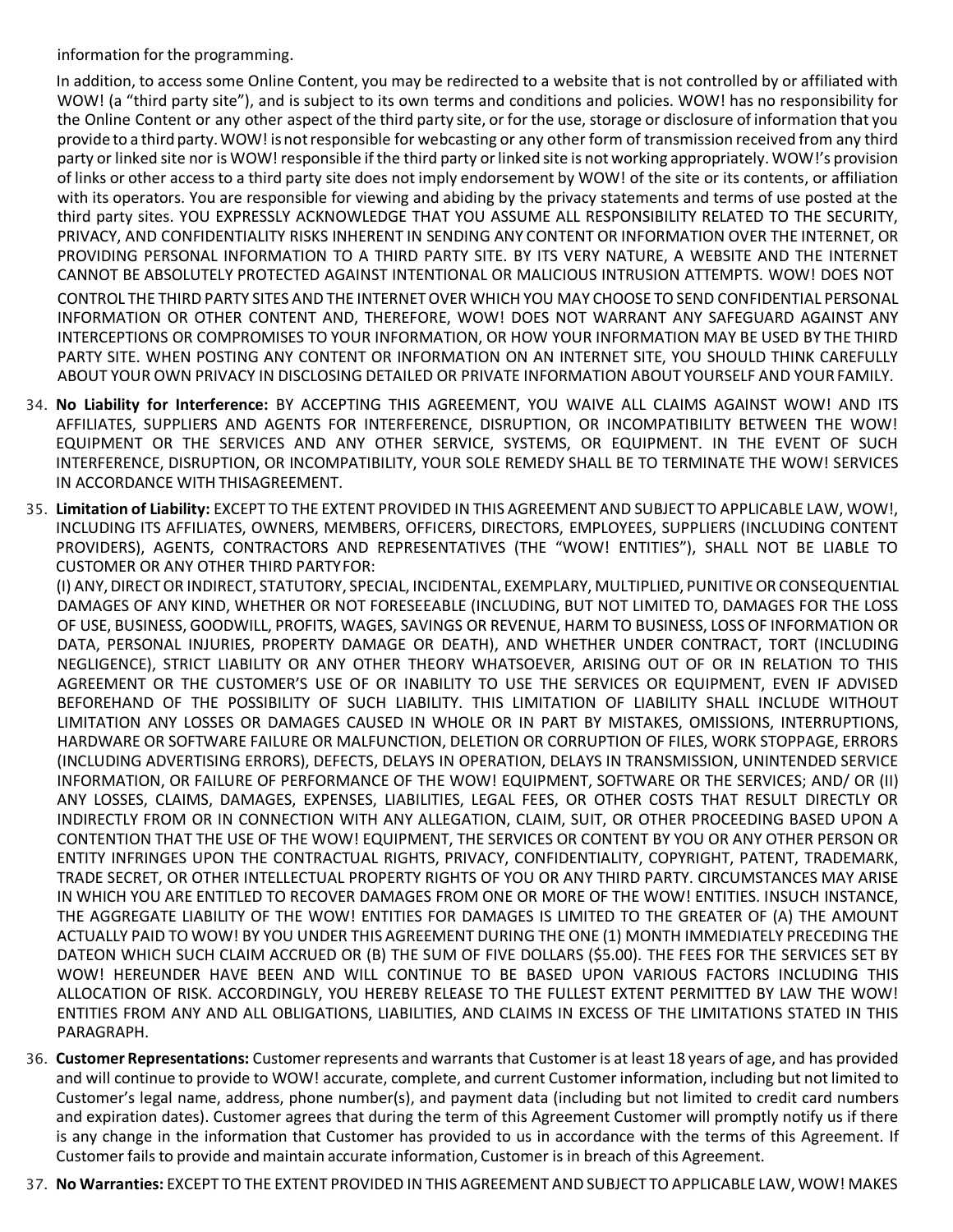NO WARRANTY THAT: (I) THE SERVICES WILL BE UNINTERRUPTED, TIMELY, SECURE, OR ERROR-FREE, OR (II) THE QUALITY OF THE SERVICES OR CONTENT OBTAINED BY CUSTOMER WILL MEET CUSTOMER'S EXPECTATIONS. ALL SERVICES, EQUIPMENT AND CONTENT PROVIDEDBY

WOW! ARE PROVIDED ON AN "AS IS" AND "AS AVAILABLE" BASIS. WOW! MAKES NO WARRANTIES OF ANY KIND, EXPRESS OR IMPLIED, AND SPECIFICALLY DISCLAIMS, WITHOUT LIMITATION, ANY WARRANTIES OF MERCHANTABILITY, FITNESS FOR A PARTICULAR PURPOSE, TITLE OR NON-INFRINGEMENT.

- 38. **Sole Remedy:** Customer'ssole and exclusive remedies are as expressly set forth in these Terms and Conditions as the same may be amended in writing by WOW! from time to time. Some states do not allow the exclusion or limitation of implied warranties, some states do not allow the limitations or exclusion of incidental or consequential damages and some states require service satisfaction guarantees, so certain of the above exclusions and limitations may not apply. In such states, THE LIABILITY OF THE WOW! ENTITIES IS LIMITED TO THE MAXIMUM EXTENT PERMITTED BY LAW.
- 39. **Customer Liability and Indemnification:** CUSTOMER IS RESPONSIBLE AND AGREES TO INDEMNIFY, DEFEND AND HOLD

HARMLESS THE WOW! ENTITIES AND SHALL REIMBURSE THE WOW! ENTITIES FOR ANY DAMAGES, LOSSES OR EXPENSES (INCLUDING WITHOUT LIMITATION, REASONABLE ATTORNEYS' FEES AND COSTS) INCURRED BY THE WOW! ENTITIES IN CONNECTION WITH ANY CLAIMS, SUITS, JUDGMENTS, AND CAUSES OF ACTION ARISING OUT OF (A) YOUR USE OF THE SERVICE, CONTENT WOW! EQUIPMENT; (B) VIOLATION OR INFRINGEMENT OF CONTRACTUAL RIGHTS, PRIVACY, CONFIDENTIALITY, COPYRIGHT, PATENT, TRADEMARK, TRADE SECRET, OR OTHER INTELLECTUAL PROPERTY AND PROPRIETARY RIGHTS ARISING FROM YOUR USE OF THE CONTENT, SERVICE OR ANY UNAUTHORIZED APPARATUS OR SYSTEM; (C) YOUR VIOLATION OF APPLICABLE LAW;AND/OR (D) YOUR BREACH OF ANY PROVISION OF THIS AGREEMENT. WOW! RESERVES THE RIGHT TO TERMINATE OR SUSPEND THE SERVICE, AND/OR REMOVE CONTENT FROM THE SERVICE, IF WOW! DETERMINES, IN ITS SOLE DISCRETION, THATCUSTOMER'S USE OF THE SERVICE DOES NOT CONFORM WITH THE REQUIREMENTS SET FORTH IN THIS AGREEMENT, INTERFERES WITH WOW!'S ABILITY TO PROVIDE THE SERVICE, OR VIOLATES ANY LAWS OR REGULATIONS. WOW!'S ACTIONS OR INACTION UNDER THIS SECTION SHALL NOT CONSTITUTE REVIEW OR APPROVAL OF ANY USE OF THE SERVICES OR CONTENT TRANSMITTED BY CUSTOMER. CUSTOMER AGREES TO INDEMNIFY AND HOLD THE WOW! ENTITIES HARMLESS FROM AND AGAINST ANY AND ALL LIABILITY ARISING FROM THE CONTENT VIEWED OR TRANSMITTED BY CUSTOMER (OR ANYONE USING CUSTOMER'S ACCOUNT) BY USE OF THE SERVICES. THE WOW! ENTITIES ARE INTENDED THIRD PARTY BENEFICIARIES WITH A RIGHT OF ENFORCEMENT OF THE EXCLUSIONS AND LIMITATIONS OF LIABILITY AND THE INDEMNITIES CONTAINED IN THISAGREEMENT.

- 40. **Survival of Limitations:** All representations, warranties, indemnifications, and limitations of liability contained in this Agreement shall survive the termination of this Agreement; any other obligations of the parties hereunder shall also survive, if they relate to the period before termination or if, by their terms, they would be expected to survive such termination.
- 41. **Complaint Resolution:** Customer may submit a complaint to WOW! with regard to any aspect of the Services, including the quality of the reception, at any time. WOW! maintains a toll-free telephone number,1-866-496-9669, that is available 24 hours a day, 7 days a week. When a call is received regarding a service related issue, a Customer Care Representative (CCR) will attempt to determine the nature of the problem. If possible, the CCR will help you resolve the problem over the telephone. If the problem cannot be resolved during the call, the CCR may if necessary schedule a service technician to visit your home. If the problem cannot be resolved by the CCR, the problem will be referred to a supervisor who will make best efforts to resolve the issue immediately. If a Customer has a complaint requiring further escalation, Customer should contact WOW! at our toll-free number: 1-866-496-9669, in writing at: Illinois, Indiana, Michigan, and Ohio: WOW! Internet & Cable, Attn: Billing Disputes, P.O. Box 63000, Colorado Springs, CO 80962- 3000. Alabama, Florida, Georgia, South Carolina, and Tennessee: WOW! Internet, Cable & Phone, Attn: Billing Disputes, 1241 O.G. Skinner Drive, West Point, GA 31833 or by emailing us from the "Contact Us" section on [www.wo](http://www/)wway.com. WOW!'s policy is to reply to an escalated Customer complaint within thirty (30) working days of receipt. WOW! will endeavor to include in its reply a statement of action taken, description of future work needed to resolve any issue or an explanation why the complaint is unjustified or outside the jurisdiction of WOW!. If Customer is dissatisfied with WOW!'s handling of a complaint, Customer can also contact the local or state franchising authority. Information regarding Customer's local or state franchising authority can be found on Customer's monthly billing statement, or by calling: 1-866-496-9669. Our Illinois customers also have the right pursuant to applicable Illinois law to request mediation and to review in a court of competent jurisdiction. For our Michigan customers, if you have attempted to resolve a dispute with WOW! regarding your video services and you are not satisfied with the resolution, you may file a complaint with the Michigan Public Service Commission(MPSC).
- 42. **Binding Arbitration for Residential Services Customers:** UNLESS PROHIBITED OR RESTRICTED BY APPLICABLE LAW, ANY DISPUTE, CONTROVERSY OR CLAIM ARISING OUT OF OR RELATED TO THIS AGREEMENT, THE SERVICES OR EQUIPMENT PROVIDED BY WOW! OR ANY OTHER ASPECT OF YOUR RELATIONSHIP WITH WOW!, WHETHER BASED IN CONTRACT, STATUTE, REGULATION, ORDINANCE, TORT (INCLUDING, BUT NOT LIMITED TO, FRAUD, MISREPRESENTATION, FRAUDULENT INDUCEMENT, NEGLIGENCE, OR ANY OTHER INTENTIONAL TORT), OR ANY OTHER LEGAL OR EQUITABLE THEORY (A "DISPUTE") THAT CANNOT BE RESOLVED INFORMALLY AS DESCRIBED ABOVE SHALL, AT THE ELECTION OF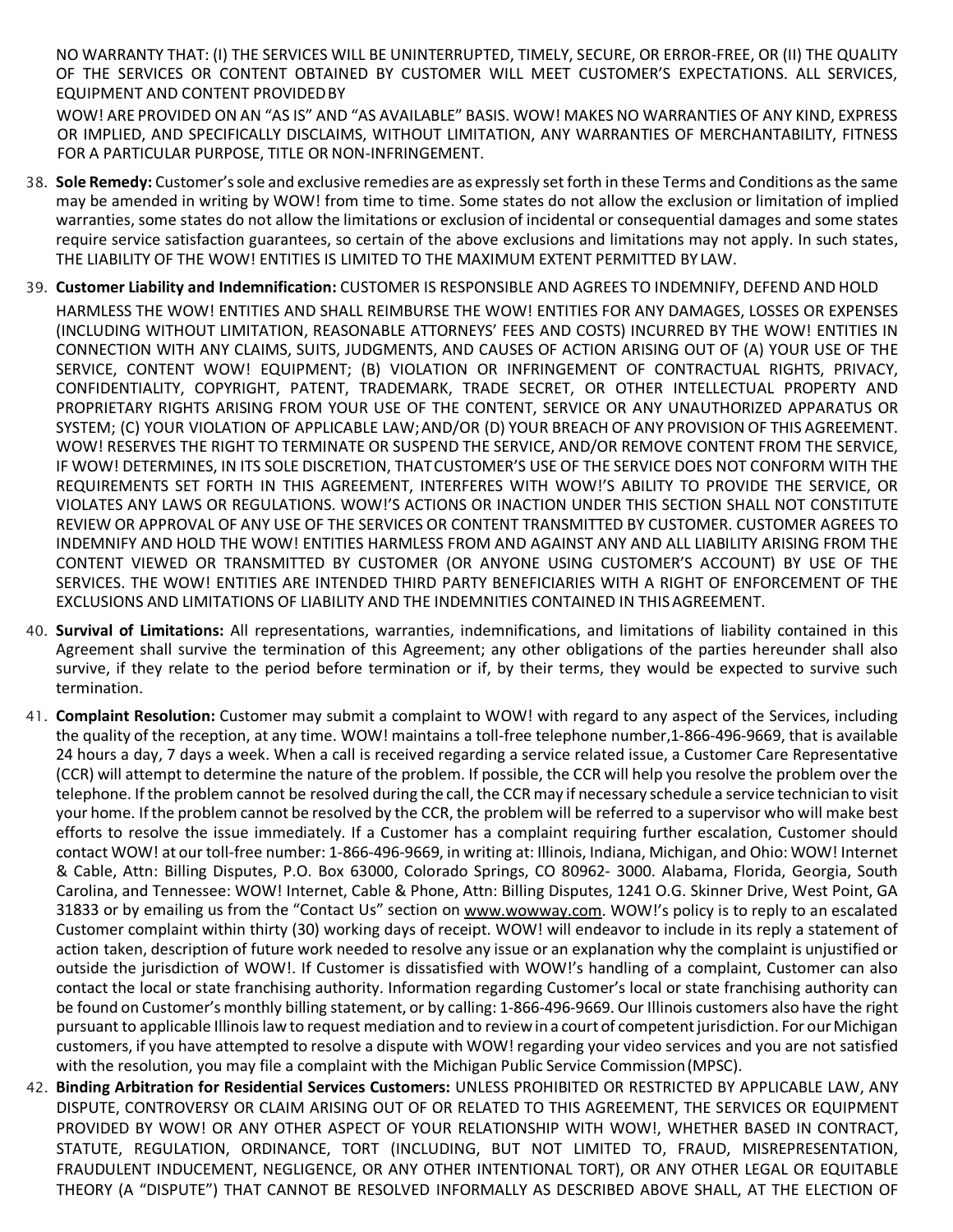EITHER PARTY, BE RESOLVED BY BINDING ARBITRATION COMMENCED WITHIN ONE (1) YEAR FROM THE DATE OF THE OCCURRENCE OF THE EVENT OR FACTS GIVING RISE TO THE DISPUTE UNDER THE THEN-CURRENT COMMERCIAL ARBITRATION RULES OF THE AMERICAN ARBITRATION ASSOCIATION (OR ANY CONSUMER RULES ADOPTED BY THE AMERICAN ARBITRATION ASSOCIATION TO WHICH BOTH PARTIES AGREE), EXCEPT THAT EITHER PARTY MAY SEEK EQUITABLE OR INJUNCTIVE RELIEF ONLY IN AN APPROPRIATE COURT OF LAW OREQUITY.

The parties intend that the term "dispute" be interpreted as broadly as possible and to include: (i) claims based on events that occurred prior to the date of this or any prior Agreement, (ii) claims that arose before this or any prior Agreement (including, but not limited to, claims relating to advertising); (iii) claims that are currently the subject of purported class action litigation in which you are not a member of a certified class; and (iv) claims that may arise after the termination of this Agreement. Notwithstanding the foregoing, either party may bring an individual action in small claims court. This arbitration provision also does not preclude you from bringing issues to the attention of federal, state, or local agencies, including, for example, the Federal Communications Commission.

The party initiating the arbitration proceeding may initiate the arbitration proceeding with American Arbitration Association ("AAA"), 335 Madison Ave., floor 10, New York, NY 10017-4605, 1-800-778-7879, [www.adr.org,](http://www.adr.org/) or, by separate mutual agreement between us, to another arbitration organization. If there is a conflict between this arbitration provision and the rules of the arbitration organization chosen, this arbitration provision shall govern. If the arbitration organization selected will not enforce this arbitration provision as written, it cannot serve as the arbitration organization to resolve the dispute. If this situation arises, the parties shall agree on a substitute arbitration organization. If the parties are unable to agree, the parties shall mutually petition a court of appropriate jurisdiction to appoint an arbitration organization that will enforce this arbitration provision as written. If there is a conflict between this arbitration provision and the rest of this Agreement, this arbitration provision shall govern.

We further agree that:

- A. You must contact us within one (1) year of the date of the occurrence of the event or facts giving rise to a dispute (except for billing disputes which are subject to Section 2 of the Agreement), or you waive the right to pursue any claim based upon such event, facts or dispute.
- B. The arbitrator is bound by the terms of this arbitration provision. All issues are for the arbitrator to decide, except that issues relating to the scope and enforceability of the arbitration provision are for the court todecide.
- C. No claim subject to arbitration under this Agreement may be combined with a claim subject to resolution before a court of law or equity.
- D. The arbitration will take place at a location convenient to you in the area where you receive the service fromus.
- E.Any award of the arbitrator shall be in writing but need not state the reasons for the award unless requested by

either party. Judgment upon an award may be entered in any court having competentjurisdiction.

- F. The arbitrator shall not have the power to award any damages in excess of the applicable limits set forth in or excluded under any section of this Agreement.
- G. Each party shall bear its own expenses and the cost of arbitrator(s) shall be shared; provided, however, before you initiate an arbitration proceeding, you may request that we advance on your behalf (1) the arbitration filing fees to the extent they exceed your local small claims court filing fees and (2) the portion of the arbitrator's costs for which you would normally be responsible. If WOW! wins the arbitration, you will reimburse us for these advances. In all events, WOW! will be responsible for its own expenses and costs.
- H. The parties expressly waive any entitlement to attorneys' fees or punitive, incidental, consequential, exemplary, statutory or multiplied damages to the fullest extent permitted bylaw.
- I. Claims may be brought on a party's own behalf, and not on behalf of any official or other person, or any class of people. All parties to the arbitration must be individually named. Consolidated or class action arbitrations shall not be permitted. You agree that you and WOW! are each waiving the right to a trial by jury or to participate in a consolidated or class action.
- J. Any arbitration award over \$75,000 may be appealed to a three-person panel appointed by the same arbitration institution that rendered the original award. Any such appeal must be filed within thirty (30) days and the appeal will be decided, based on that institution's appeal rules, within 120 days of filing.
- K. If any clause within this arbitration provision (other than the class action waiver clause identified above) is found to be illegal or unenforceable, that clause will be severed from this arbitration provision, and the remainder of this arbitration provision will be given full force and effect. If the class action waiver clause is found to be illegal or unenforceable, the entire arbitration provision will be unenforceable, and the dispute will be decided by acourt.
- L. In the event this entire arbitration provision is determined to be illegal or unenforceable for any reason, or if a claim is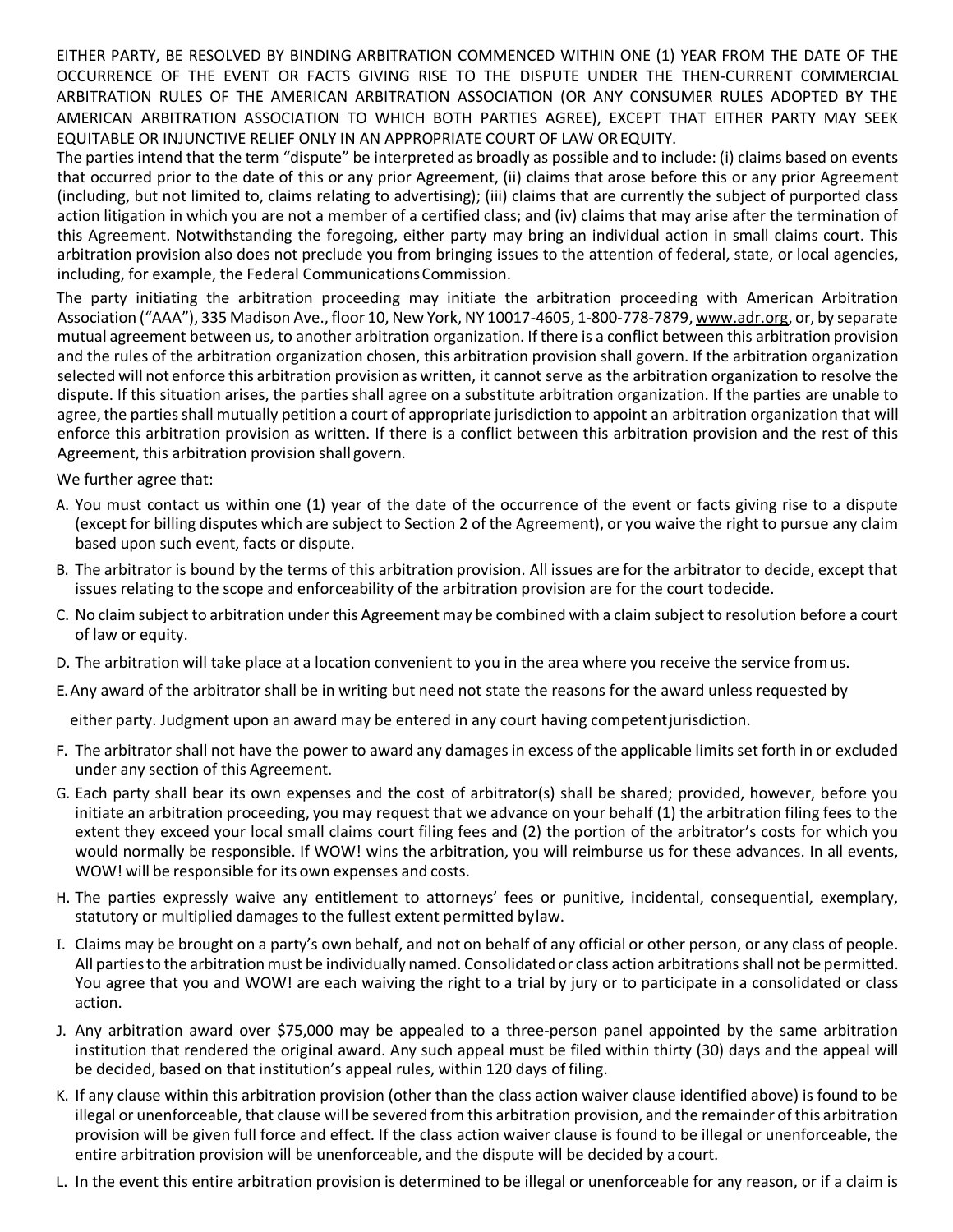brought in a dispute that isfound by a court to be excluded from the scope of this arbitration provision, you and WOW! have each agreed to waive, to the fullest extent allowed by law, any trial by jury.

This arbitration provision shall survive the termination of this Agreement or your service(s) with WOW!. Notwithstanding the foregoing, pursuant to and to the extent required by the Illinois cable and video customer protection law (effective January 1, 2008), in the event an issue related to our cable services in Illinois is not resolved through WOW!'s informal process, a local unit of government or the customer may request nonbinding mediation with WOW!, with each party to bear its own costs of such mediation. Selection of the mediator will be by mutual agreement, and preference will be given to mediation services that do not charge the consumer for their services. In the event the informal process does not produce a satisfactory result to the customer or the local unit of government, enforcement may be pursued in a court of competent jurisdiction. Complaints filed with the MPSC are also subject to a mediation and hearing process, as prescribed by the MPSC. MPSC contact: 1-800-292-9555, [http://www.michigan.gov/mpsc.](http://www.michigan.gov/mpsc)

- 43. **Customer Communications; Telephone and Email Contact:** We ask that you provide us with a contact email address(which may include that of a wireless or mobile device) and telephone number (which may be your home telephone, your cell phone, or another number that you provide to us). By providing us with these contact addresses and telephone numbers, you give us express consent to email and call you for purposes that include providing you notices, marketing our services to you and providing you with transactional or informational messages about your account and services (for example, we may call or email you about a new product or promotion, or if there will be a change or interruption in your services, or if we have a question about or want to provide you with information or notices (including the Annual Subscriber Notice) concerning your services, equipment, account, billing statement or a past due invoice), and these calls may include autodialed calls, prerecorded and/or artificial voice messages. . If you provide us with an email address for purposes of receiving communications, you confirm that email is an appropriate vehicle for the delivery of notices and other information to you and WOW! may send notices to you by email, instead of (or in addition to) postal mail. You can opt out of these types of email communications and continue to receive paper copies of written notices by calling us at our tollfree number: Illinois, Indiana, Michigan and Ohio 1-866-496-9669; Alabama, Florida, Georgia, South Carolina and Tennessee 1-855-496-9929. You further understand and agree that: (i) certain calls and emails (such as callsto a cell phone or an email to a wireless device) may result in data or airtime charges from your carrier, which are your responsibility; (ii) you will notify us immediately if your contact email or telephone number changes; and (iii) being included in any state or federal "do not call" registry will not be sufficient to remove you from WOW!'s phone marketing list. You understand and agree that when we communicate with you by phone, the call may be recorded for quality assurance purposes. Please contact us if you do not want us to place telemarketing calls to you orsend you marketing emails. You are not required to consent to our calling you with promotional messages in order to use our services. We also use an in-browser notification system, which allows us to provide our customers with messages regarding our services when they open their Internet service browser.
- 44. **Modification of Terms:** So long as the Services are provided to Customer, these Terms and Conditions, as amended, will remain in effect until canceled by either party in accordance with these Terms and Conditions. CUSTOMER AGREES AND ACKNOWLEDGES THAT WOW! MAY FROM TIME-TO-TIME AMEND, REVISE OR RESTATE THESE TERMS AND CONDITIONS, AND MAY ADOPT NEW TERMS AND POLICIES THAT APPLY TO THE SERVICES. CUSTOMER SHALL BE NOTIFIED OF ANY SIGNIFICANT NEW TERMS OR POLICIES, AND ANY SIGNIFICANT AMENDMENTS, REVISIONS OR RESTATEMENTS THROUGH ELECTRONIC OR OTHER WRITTEN NOTIFICATION. THE NOTICE MAY BE PROVIDED ON YOUR MONTHLY BILL, AS A BILL INSERT, BY HAND DELIVERY, IN A NEWSPAPER, BY MAIL, BY EMAIL, BY VIDEO TRANSMISSION OVER OUR CABLE SYSTEM, OR BY OTHER PERMITTED COMMUNICATION. ANY SUCH NEW TERM OR POLICY OR AMENDMENT, REVISION OR RESTATEMENT OF THIS AGREEMENT

SHALL BE EFFECTIVE THIRTY (30) DAYS AFTER THE GIVING OF SUCH NOTICE. CUSTOMER'S CONTINUED ACCESS TO OR USE OF THE SERVICE SHALL BE DEEMED CONCLUSIVE ACCEPTANCE OF THE NEW TERM OR POLICY, AND/OR THE AMENDED, REVISED OR RESTATED AGREEMENT AND ITS TERMS AND CONDITIONS.

- 45. Entire Agreement: This Agreement, together with any applicable sales or work order or other written agreement (and rules, regulations and policies adopted by WOW!), constitutes the entire agreement between the Customer and WOW!. No undertaking, representation or warranty made by any agent or representative of WOW! in connection with the sale, installation, maintenance or removal of WOW!'s Services shall be binding on WOW! except as expressly set forth in writing herein.
- 46. **Severability:** The parties acknowledge that WOW! is subject to the provisions of its local and/or state franchise agreements, and applicable federal, state and local laws and regulations ("Applicable Law"). Any duty or promise of WOW! under this Agreement that conflicts with any provision of Applicable Law is to that extent void. Notwithstanding, the terms of this Agreement are considered severable, and in the eventthat any term isrendered invalid or unenforceable due to any such conflict or is otherwise found to be invalid or unenforceable, the parties shall replace the invalid or unenforceable portion with another provision that, as nearly as possible, reflects the original intention of the parties, and the remainder of this Agreement shall remain in full force and effect.